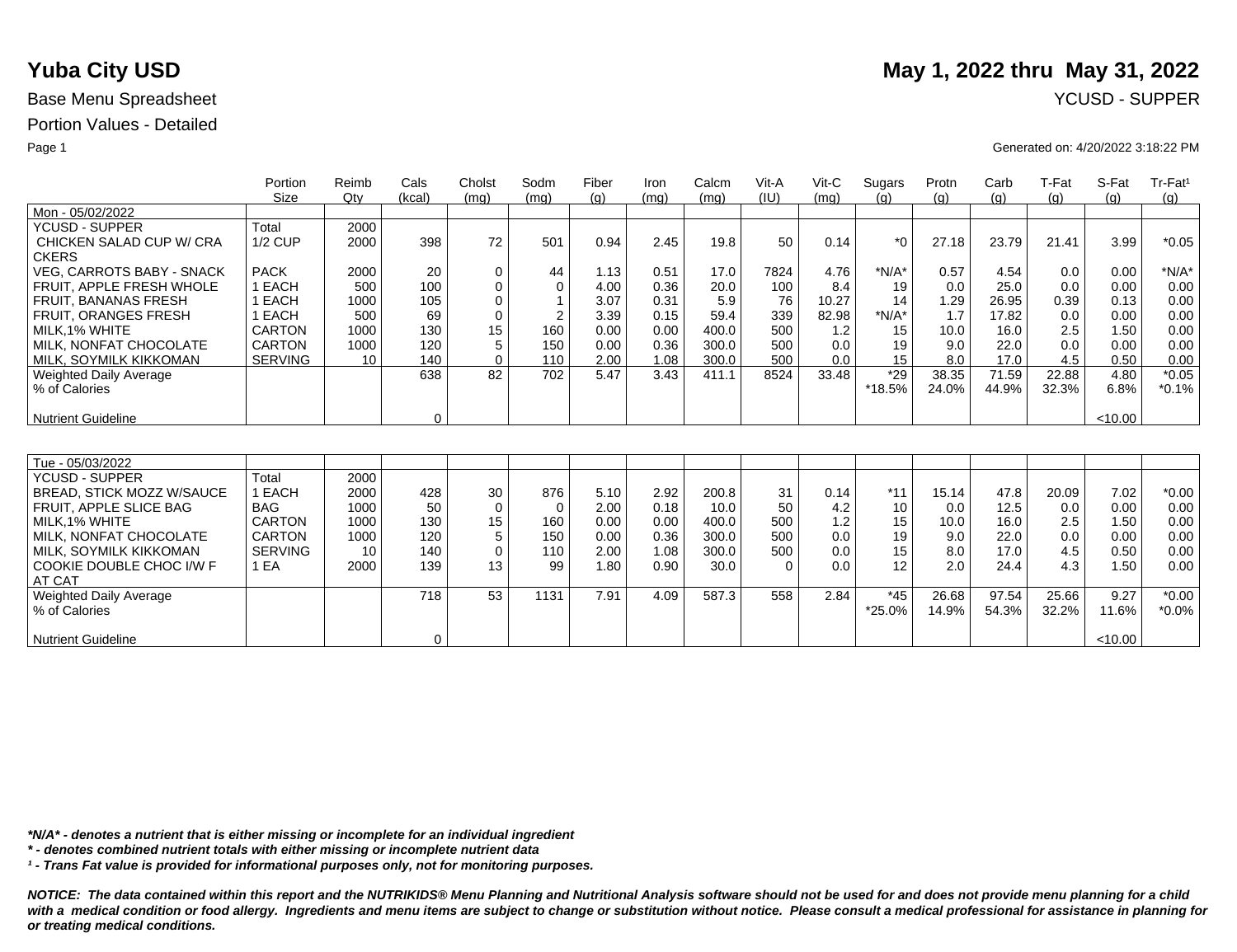## Portion Values - Detailed

|                           | Portion<br>Size | Reimb<br>$Q$ ty | Cals<br>(kcal) | Cholst<br>(mg) | Sodm<br>(mq) | Fiber<br>(q) | Iron<br>(mq) | Calcm<br>(mq) | Vit-A<br>(IU) | $V$ it-C<br>(mq) | Sugars<br>(q)  | Protn<br>(q) | Carb<br>(g) | T-Fat<br>(g) | S-Fat<br>(q) | Tr-Fat <sup>1</sup><br>(g) |
|---------------------------|-----------------|-----------------|----------------|----------------|--------------|--------------|--------------|---------------|---------------|------------------|----------------|--------------|-------------|--------------|--------------|----------------------------|
| Wed - 05/04/2022          |                 |                 |                |                |              |              |              |               |               |                  |                |              |             |              |              |                            |
| <b>YCUSD - SUPPER</b>     | Total           | 2000            |                |                |              |              |              |               |               |                  |                |              |             |              |              |                            |
| POCKET, TACO 4.5 OZ       | <b>POCKET</b>   | 2000            | 260            | 35             | 390          | 4.00         | 2.70         | 80.0          | 200           | 1.2              | $\overline{1}$ | 17.0         | 31.0        | 8.0          | 2.50         | 0.00                       |
| SALAD, SPINACH & ROMAINE  | 1EA #8 S        | 2000            | 40             | $\overline{2}$ | 48           | 0.38         | 0.31         | 13.5          | 1730          | 4.94             | $*$ $\cap$     | 0.4          | 1.15        | 4.0          | 0.61         | $*0.00$                    |
|                           | COOP            |                 |                |                |              |              |              |               |               |                  |                |              |             |              |              |                            |
| FRUIT. PINEAPPLE FRESH    | #8 SCOOP        | 2000            | 37             | 0              |              | 1.38         | 0.25         | 13.8          | 69            | 28.23            | $*N/A*$        | 0.0          | 9.69        | 0.0          | 0.00         | $*N/A*$                    |
| BREAD, ROLL DINNER 1 OZ   | 1 EACH          | 2000            | 85             | 9              | 23           | 0.60         | 0.80         | 19.0          | 65            | 0.0              | $*N/A*$        | 3.1          | 15.0        | 1.5          | 0.00         | $*N/A*$                    |
| MILK.1% WHITE             | <b>CARTON</b>   | 990             | 130            | 15             | 160          | 0.00         | 0.00         | 400.0         | 500           | 1.2              | 15             | 10.0         | 16.0        | 2.5          | 1.50         | 0.00                       |
| MILK, NONFAT CHOCOLATE    | <b>CARTON</b>   | 1000            | 120            | 5              | 150          | 0.00         | 0.36         | 300.0         | 500           | 0.0              | 19             | 9.0          | 22.0        | 0.0          | 0.00         | 0.00                       |
| MILK, SOYMILK KIKKOMAN    | <b>SERVING</b>  | 10              | 140            | $\Omega$       | 110          | 2.00         | 1.08         | 300.0         | 500           | 0.0              | 15             | 8.0          | 17.0        | 4.5          | 0.50         | 0.00                       |
| Weighted Daily Average    |                 |                 | 547            | 56             | 617          | 6.38         | 4.24         | 475.8         | 2564          | 34.97            | $*18$          | 29.99        | 75.84       | 14.76        | 3.85         | $*0.00$                    |
| % of Calories             |                 |                 |                |                |              |              |              |               |               |                  | $*13.2%$       | 21.9%        | 55.4%       | 24.3%        | 6.3%         | $*0.0\%$                   |
|                           |                 |                 |                |                |              |              |              |               |               |                  |                |              |             |              |              |                            |
| <b>Nutrient Guideline</b> |                 |                 | $\mathbf 0$    |                |              |              |              |               |               |                  |                |              |             |              | < 10.00      |                            |
|                           |                 |                 |                |                |              |              |              |               |               |                  |                |              |             |              |              |                            |
| Thu - 05/05/2022          |                 |                 |                |                |              |              |              |               |               |                  |                |              |             |              |              |                            |
| <b>YCUSD - SUPPER</b>     | Total           | 2000            |                |                |              |              |              |               |               |                  |                |              |             |              |              |                            |
| TURKEY, HOT DOG ON A BUN  | 1 EACH          | 2000            | 300            | 50             | 680          | 3.00         | 2.16         | 230.0         | 0             | 0.0              | 4              | 14.0         | 31.0        | 14.0         | 4.00         | 0.00                       |
| POTATO, TATER TOTS        | #8 SCOOP        | 2000            | 136            | $\mathbf 0$    | 288          | 0.80         | 0.29         | 0.0           | $\Omega$      | 2.88             | 0              | 1.6          | 15.2        | 7.2          | 1.20         | 0.00                       |
| FRUIT, STRAWBERRIES FRESH | #8 SCOOP        | 2000            | 23             | $\mathbf 0$    |              | 1.44         | 0.30         | 11.5          | 9             | 42.34            | $\overline{4}$ | 0.48         | 5.53        | 0.22         | 0.01         | 0.00                       |
| MILK, 1% WHITE            | <b>CARTON</b>   | 990             | 130            | 15             | 160          | 0.00         | 0.00         | 400.0         | 500           | 1.2              | 15             | 10.0         | 16.0        | 2.5          | 1.50         | 0.00                       |
| MILK. NONFAT CHOCOLATE    | CARTON          | 1000            | 120            | 5              | 150          | 0.00         | 0.36         | 300.0         | 500           | 0.0              | 19             | 9.0          | 22.0        | 0.0          | 0.00         | 0.00                       |
| MILK, SOYMILK KIKKOMAN    | <b>SERVING</b>  | 10              | 140            | $\Omega$       | 110          | 2.00         | 1.08         | 300.0         | 500           | 0.0              | 15             | 8.0          | 17.0        | 4.5          | 0.50         | 0.00                       |
| POTATO, CHIP .5 OZ LAYS   | <b>BAG</b>      | 2000            | 75             | $\Omega$       | 75           | 0.44         | 0.18         | 3.0           | $\Omega$      | 3.06             | $\mathbf 0$    | 0.91         | 7.63        | 4.82         | 0.48         | 0.01                       |
| Weighted Daily Average    |                 |                 | 659            | 60             | 1198         | 5.69         | 3.11         | 594.0         | 509           | 48.87            | 25             | 26.48        | 78.36       | 27.49        | 6.44         | 0.01                       |
| % of Calories             |                 |                 |                |                |              |              |              |               |               |                  | 14.9%          | 16.1%        | 47.5%       | 37.5%        | 8.8%         | 0.0%                       |
|                           |                 |                 |                |                |              |              |              |               |               |                  |                |              |             |              |              |                            |
| <b>Nutrient Guideline</b> |                 |                 | 0              |                |              |              |              |               |               |                  |                |              |             |              | < 10.00      |                            |

*\*N/A\* - denotes a nutrient that is either missing or incomplete for an individual ingredient*

*\* - denotes combined nutrient totals with either missing or incomplete nutrient data*

*¹ - Trans Fat value is provided for informational purposes only, not for monitoring purposes.*

*NOTICE: The data contained within this report and the NUTRIKIDS® Menu Planning and Nutritional Analysis software should not be used for and does not provide menu planning for a child*  with a medical condition or food allergy. Ingredients and menu items are subject to change or substitution without notice. Please consult a medical professional for assistance in planning for *or treating medical conditions.*

# **Yuba City USD** May 1, 2022 thru May 31, 2022

### Page 2 Generated on: 4/20/2022 3:18:22 PM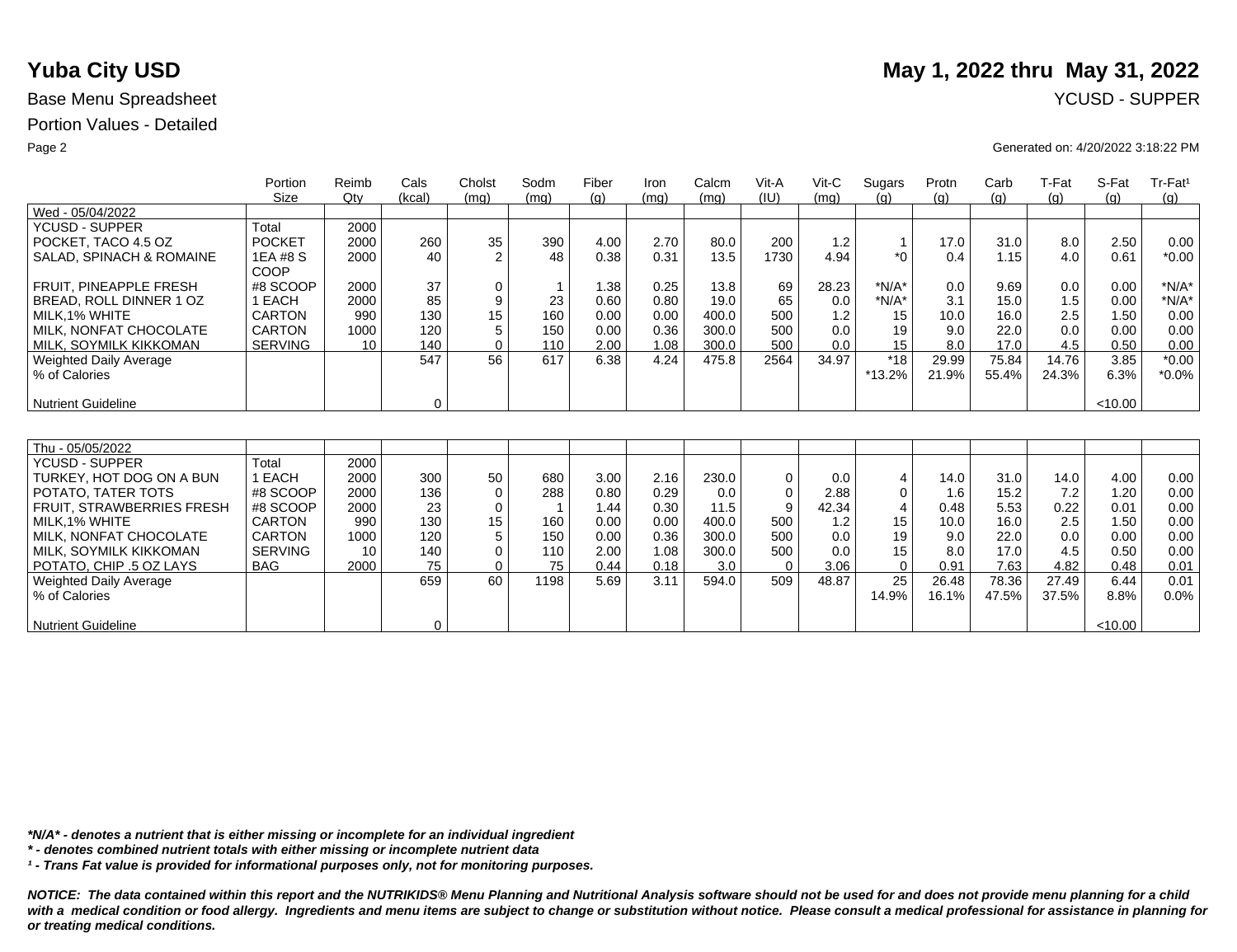## Portion Values - Detailed

|                                  | Portion        | Reimb  | Cals        | Cholst      | Sodm           | Fiber | Iron | Calcm | Vit-A       | Vit-C | Sugars      | Protn | Carb  | T-Fat | S-Fat   | Tr-Fat <sup>1</sup> |
|----------------------------------|----------------|--------|-------------|-------------|----------------|-------|------|-------|-------------|-------|-------------|-------|-------|-------|---------|---------------------|
|                                  | Size           | $Q$ ty | (kcal)      | (mq)        | (mq)           | (a)   | (mq) | (mq)  | (IU)        | (mq)  | (q)         | (q)   | (q)   | (g)   | (q)     | (g)                 |
| Fri - 05/06/2022                 |                |        |             |             |                |       |      |       |             |       |             |       |       |       |         |                     |
| <b>YCUSD - SUPPER</b>            | Total          | 2000   |             |             |                |       |      |       |             |       |             |       |       |       |         |                     |
| CEREAL, CINNTOASTERS 2GB         | <b>BOWL</b>    | 2000   | 240         | 0           | 270            | 3.00  | 9.00 | 200.0 | 0           | 0.0   | 19          | 3.0   | 44.0  | 7.0   | 0.50    | 0.00                |
| YOGURT, DANIMALS CRUSH C         | EACH 4OZ       | 2000   | 80          | $\Omega$    | 65             | 0.00  | 0.00 | 150.0 | $\Omega$    | 0.0   | 13          | 4.0   | 16.0  | 0.0   | 0.00    | 0.00                |
| UP                               |                |        |             |             |                |       |      |       |             |       |             |       |       |       |         |                     |
| CHEESE, MOZZARELLA STRING        | 1 EACH         | 2000   | 80          | 20          | 200            | 0.00  | 0.00 | 220.0 | $\mathbf 0$ | 0.0   | $\mathbf 0$ | 6.0   | 1.0   | 6.0   | 3.00    | 0.00                |
| <b>VEG. CUCUMBER W/TAJIN</b>     | #8 SCOOP       | 2000   | 13          | $\mathbf 0$ | 78             | 0.00  | 0.26 | 14.5  | 72          | 4.74  | $*0$        | 0.0   | 2.89  | 0.0   | 0.00    | 0.00                |
| <b>FRUIT, MELON CHUNKS</b>       | #8 SCOOP       | 2000   | 27          | $\mathbf 0$ | 10             | 0.57  | 0.17 | 5.7   | 1038        | 16.74 | $*2$        | 0.55  | 6.45  | 0.05  | 0.01    | $*0.00$             |
| MILK.1% WHITE                    | <b>CARTON</b>  | 1000   | 130         | 15          | 160            | 0.00  | 0.00 | 400.0 | 500         | 1.2   | 15          | 10.0  | 16.0  | 2.5   | 1.50    | 0.00                |
| MILK, NONFAT CHOCOLATE           | <b>CARTON</b>  | 1000   | 120         | 5           | 150            | 0.00  | 0.36 | 300.0 | 500         | 0.0   | 19          | 9.0   | 22.0  | 0.0   | 0.00    | 0.00                |
| MILK, SOYMILK KIKKOMAN           | <b>SERVING</b> | 10     | 140         | $\Omega$    | 110            | 2.00  | 1.08 | 300.0 | 500         | 0.0   | 15          | 8.0   | 17.0  | 4.5   | 0.50    | 0.00                |
| <b>Weighted Daily Average</b>    |                |        | 565         | 30          | 778            | 3.58  | 9.62 | 941.6 | 1613        | 22.08 | $*51$       | 23.09 | 89.43 | 14.32 | 4.27    | $*0.00$             |
| % of Calories                    |                |        |             |             |                |       |      |       |             |       | *36.2%      | 16.3% | 63.3% | 22.8% | 6.8%    | $*0.0\%$            |
|                                  |                |        |             |             |                |       |      |       |             |       |             |       |       |       |         |                     |
| <b>Nutrient Guideline</b>        |                |        | $\mathbf 0$ |             |                |       |      |       |             |       |             |       |       |       | < 10.00 |                     |
|                                  |                |        |             |             |                |       |      |       |             |       |             |       |       |       |         |                     |
|                                  |                |        |             |             |                |       |      |       |             |       |             |       |       |       |         |                     |
| Mon - 05/09/2022                 |                |        |             |             |                |       |      |       |             |       |             |       |       |       |         |                     |
| <b>YCUSD - SUPPER</b>            | Total          | 2000   |             |             |                |       |      |       |             |       |             |       |       |       |         |                     |
| CHICKEN PATTY ON BUN             | 1 EACH         | 2000   | 350         | 35          | 630            | 3.00  | 2.16 | 150.0 | $\mathbf 0$ | 0.0   | $*_{4}$     | 20.0  | 41.0  | 12.0  | 2.00    | 0.00                |
| <b>VEG. CARROTS BABY - SNACK</b> | <b>PACK</b>    | 2000   | 20          | $\mathbf 0$ | 44             | 1.13  | 0.51 | 17.0  | 7824        | 4.76  | $*N/A*$     | 0.57  | 4.54  | 0.0   | 0.00    | $*N/A*$             |
| FRUIT, APPLE FRESH WHOLE         | 1 EACH         | 500    | 100         | $\mathbf 0$ | $\Omega$       | 4.00  | 0.36 | 20.0  | 100         | 8.4   | 19          | 0.0   | 25.0  | 0.0   | 0.00    | 0.00                |
| <b>FRUIT, BANANAS FRESH</b>      | 1 EACH         | 1000   | 105         | 0           |                | 3.07  | 0.31 | 5.9   | 76          | 10.27 | 14          | 1.29  | 26.95 | 0.39  | 0.13    | 0.00                |
| FRUIT, ORANGES FRESH             | EACH           | 500    | 69          | $\mathbf 0$ | $\overline{2}$ | 3.39  | 0.15 | 59.4  | 339         | 82.98 | $*N/A*$     | 1.7   | 17.82 | 0.0   | 0.00    | 0.00                |
| MILK.1% WHITE                    | <b>CARTON</b>  | 1000   | 130         | 15          | 160            | 0.00  | 0.00 | 400.0 | 500         | 1.2   | 15          | 10.0  | 16.0  | 2.5   | 1.50    | 0.00                |
| MILK, NONFAT CHOCOLATE           | CARTON         | 1000   | 120         | 5           | 150            | 0.00  | 0.36 | 300.0 | 500         | 0.0   | 19          | 9.0   | 22.0  | 0.0   | 0.00    | 0.00                |
| MILK, SOYMILK KIKKOMAN           | <b>SERVING</b> | 10     | 140         | $\Omega$    | 110            | 2.00  | 1.08 | 300.0 | 500         | 0.0   | 15          | 8.0   | 17.0  | 4.5   | 0.50    | 0.00                |
| <b>Weighted Daily Average</b>    |                |        | 590         | 45          | 831            | 7.53  | 3.14 | 541.3 | 8475        | 33.34 | $*33$       | 31.17 | 88.80 | 13.47 | 2.82    | $*0.00$             |
| % of Calories                    |                |        |             |             |                |       |      |       |             |       | $*22.4%$    | 21.1% | 60.2% | 20.5% | 4.3%    | $*0.0\%$            |
|                                  |                |        |             |             |                |       |      |       |             |       |             |       |       |       |         |                     |
| <b>Nutrient Guideline</b>        |                |        | 0           |             |                |       |      |       |             |       |             |       |       |       | <10.00  |                     |

*\*N/A\* - denotes a nutrient that is either missing or incomplete for an individual ingredient*

*\* - denotes combined nutrient totals with either missing or incomplete nutrient data*

*¹ - Trans Fat value is provided for informational purposes only, not for monitoring purposes.*

*NOTICE: The data contained within this report and the NUTRIKIDS® Menu Planning and Nutritional Analysis software should not be used for and does not provide menu planning for a child*  with a medical condition or food allergy. Ingredients and menu items are subject to change or substitution without notice. Please consult a medical professional for assistance in planning for *or treating medical conditions.*

# **Yuba City USD** May 1, 2022 thru May 31, 2022

### Page 3 Generated on: 4/20/2022 3:18:22 PM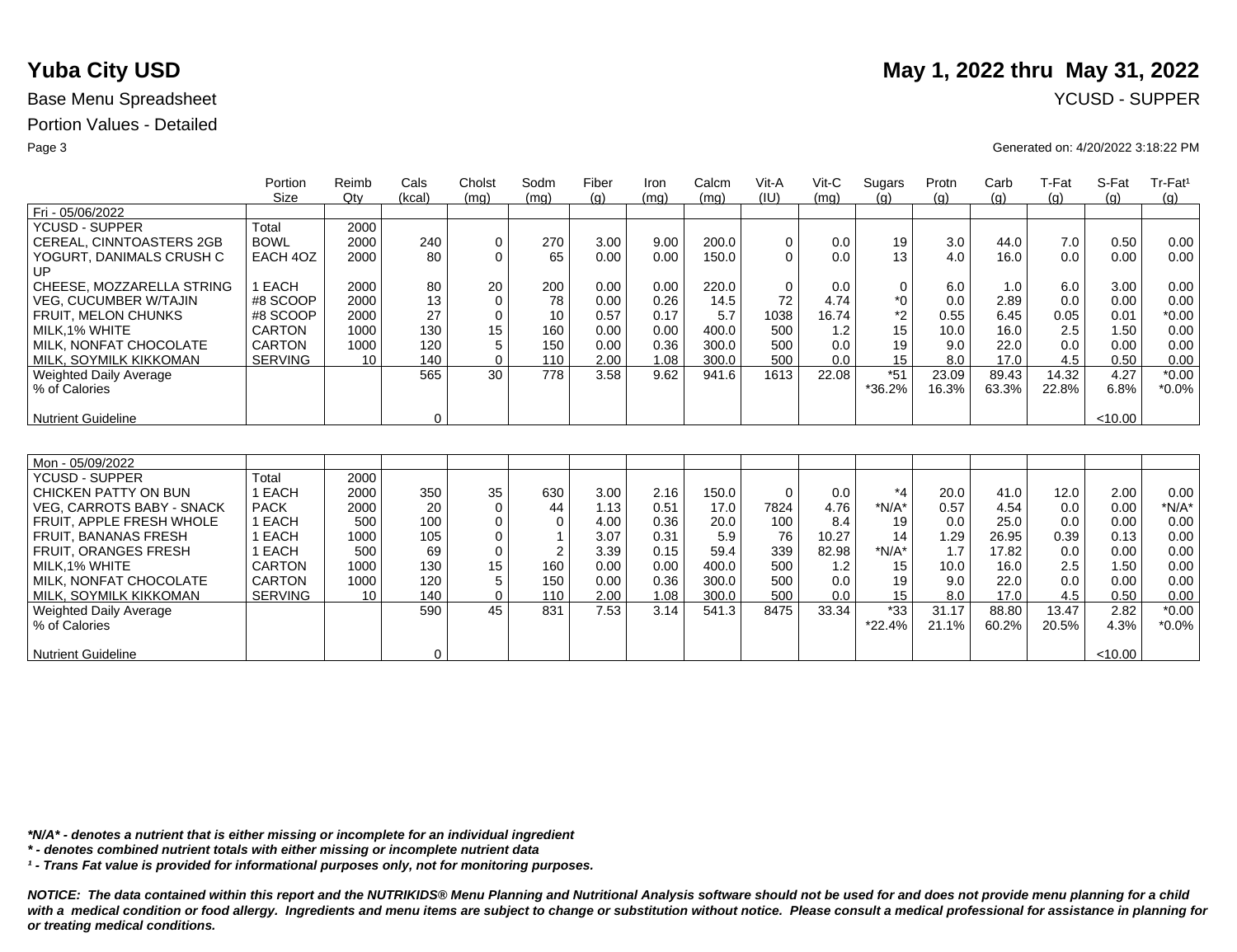## Portion Values - Detailed

|                                    | Portion        | Reimb  | Cals        | Cholst      | Sodm        | Fiber | Iron | Calcm | Vit-A       | $V$ it-C | Sugars   | Protn | Carb   | T-Fat | S-Fat   | Tr-Fat <sup>1</sup> |
|------------------------------------|----------------|--------|-------------|-------------|-------------|-------|------|-------|-------------|----------|----------|-------|--------|-------|---------|---------------------|
|                                    | <b>Size</b>    | $Q$ ty | (kcal)      | (mq)        | (mq)        | (q)   | (mq) | (mq)  | (IU)        | (mq)     | (q)      | (q)   | (q)    | (g)   | (q)     | (g)                 |
| Tue - 05/10/2022                   |                |        |             |             |             |       |      |       |             |          |          |       |        |       |         |                     |
| <b>YCUSD - SUPPER</b>              | Total          | 2000   |             |             |             |       |      |       |             |          |          |       |        |       |         |                     |
| SANDWICH, PB & STRAWWG             | 1 EACH         | 1500   | 320         | $\mathbf 0$ | 320         | 4.00  | 1.44 | 20.0  | $\Omega$    | 0.0      | 13       | 10.0  | 32.0   | 17.0  | 3.50    | 0.00                |
| 2.6OZ                              |                |        |             |             |             |       |      |       |             |          |          |       |        |       |         |                     |
| SANDWICH, SB & GRAPE WG            | 1 EACH         | 500    | 310         | 0           | 250         | 5.00  | 2.70 | 40.0  | $\Omega$    | 0.0      | $*N/A*$  | 10.0  | 33.0   | 17.0  | 2.00    | 0.00                |
| 2.8OZ                              |                |        |             |             |             |       |      |       |             |          |          |       |        |       |         |                     |
| CHEESE, MOZZARELLA STRING          | EACH           | 2000   | 80          | 20          | 200         | 0.00  | 0.00 | 220.0 | $\mathbf 0$ | 0.0      | 0        | 6.0   | 1.0    | 6.0   | 3.00    | 0.00                |
| <b>VEG, CELERY STICKS</b>          | 6 STICKS       | 2000   | 29          | $\mathbf 0$ | 86          | 0.00  | 0.00 | 0.0   | $\mathbf 0$ | 0.0      | $\Omega$ | 0.0   | 0.0    | 0.0   | 0.00    | 0.00                |
| FRUIT, APPLE SLICE BAG             | <b>BAG</b>     | 2000   | 50          | $\mathbf 0$ | $\mathbf 0$ | 2.00  | 0.18 | 10.0  | 50          | 4.2      | 10       | 0.0   | 12.5   | 0.0   | 0.00    | 0.00                |
| MILK.1% WHITE                      | <b>CARTON</b>  | 1000   | 130         | 15          | 160         | 0.00  | 0.00 | 400.0 | 500         | 1.2      | 15       | 10.0  | 16.0   | 2.5   | 1.50    | 0.00                |
| MILK. NONFAT CHOCOLATE             | <b>CARTON</b>  | 1000   | 120         | 5           | 150         | 0.00  | 0.36 | 300.0 | 500         | 0.0      | 19       | 9.0   | 22.0   | 0.0   | 0.00    | 0.00                |
| MILK, SOYMILK KIKKOMAN             | <b>SERVING</b> | 10     | 140         | $\mathbf 0$ | 110         | 2.00  | 1.08 | 300.0 | 500         | 0.0      | 15       | 8.0   | 17.0   | 4.5   | 0.50    | 0.00                |
| <b>Weighted Daily Average</b>      |                |        | 602         | 30          | 744         | 6.26  | 2.12 | 606.5 | 552         | 4.80     | $*36$    | 25.54 | 64.83  | 24.27 | 6.88    | 0.00                |
| % of Calories                      |                |        |             |             |             |       |      |       |             |          | $*24.1%$ | 17.0% | 43.1%  | 36.3% | 10.3%   | 0.0%                |
|                                    |                |        |             |             |             |       |      |       |             |          |          |       |        |       |         |                     |
| <b>Nutrient Guideline</b>          |                |        | $\mathbf 0$ |             |             |       |      |       |             |          |          |       |        |       | < 10.00 |                     |
|                                    |                |        |             |             |             |       |      |       |             |          |          |       |        |       |         |                     |
|                                    |                |        |             |             |             |       |      |       |             |          |          |       |        |       |         |                     |
| Wed - 05/11/2022                   |                |        |             |             |             |       |      |       |             |          |          |       |        |       |         |                     |
| YCUSD - SUPPER                     | Total          | 2000   |             |             |             |       |      |       |             |          |          |       |        |       |         |                     |
| <b>BURRITO, BEAN&amp;CHSEIW WG</b> | 1 EACH         | 2000   | 312         | $\mathbf 0$ | 447         | 7.62  | 3.06 | 195.1 | 811         | 8.54     | $*N/A*$  | 15.3  | 41.28  | 10.64 | 4.71    | 0.00                |
| 5.95OZ                             |                |        |             |             |             |       |      |       |             |          |          |       |        |       |         |                     |
| <b>HS BEAN, PINTO SPICY</b>        | #8 SCOOP       | 2000   | 148         | 0           | 404         | 9.03  | 0.02 | 0.4   | $\mathbf 0$ | 0.02     | $*_{0}$  | 9.02  | 27.27  | 1.5   | 0.00    | $*0.00$             |
| FRUIT. PINEAPPLE FRESH             | #8 SCOOP       | 2000   | 37          | $\mathbf 0$ |             | 1.38  | 0.25 | 13.8  | 69          | 28.23    | $*N/A*$  | 0.0   | 9.69   | 0.0   | 0.00    | $*N/A*$             |
| BREAD, ROLL DINNER 1 OZ            | 1 EACH         | 2000   | 85          | 9           | 23          | 0.60  | 0.80 | 19.0  | 65          | 0.0      | $*N/A*$  | 3.1   | 15.0   | 1.5   | 0.00    | $*N/A*$             |
| MILK.1% WHITE                      | <b>CARTON</b>  | 990    | 130         | 15          | 160         | 0.00  | 0.00 | 400.0 | 500         | 1.2      | 15       | 10.0  | 16.0   | 2.5   | 1.50    | 0.00                |
| MILK. NONFAT CHOCOLATE             | <b>CARTON</b>  | 1000   | 120         | 5           | 150         | 0.00  | 0.36 | 300.0 | 500         | 0.0      | 19       | 9.0   | 22.0   | 0.0   | 0.00    | 0.00                |
| MILK, SOYMILK KIKKOMAN             | <b>SERVING</b> | 10     | 140         | $\mathbf 0$ | 110         | 2.00  | 1.08 | 300.0 | 500         | 0.0      | 15       | 8.0   | 17.0   | 4.5   | 0.50    | 0.00                |
| COOKIE, WG CHOC CHIP               | 1 EACH         | 2000   | 147         | 20          | 166         | 1.60  | 0.90 | 10.0  | 50          | 0.0      | $*N/A*$  | 2.3   | 24.2   | 4.9   | 1.50    | 0.00                |
|                                    |                |        |             |             |             |       |      |       |             |          |          |       |        |       |         |                     |
| Weighted Daily Average             |                |        | 854         | 39          | 1196        | 20.24 | 5.21 | 587.9 | 1495        | 37.39    | $*17$    | 39.21 | 136.44 | 19.80 | 6.95    | $*0.00$             |
| % of Calories                      |                |        |             |             |             |       |      |       |             |          | $*8.0\%$ | 18.4% | 63.9%  | 20.9% | 7.3%    | $*0.0\%$            |
|                                    |                |        |             |             |             |       |      |       |             |          |          |       |        |       |         |                     |
| <b>Nutrient Guideline</b>          |                |        | 0           |             |             |       |      |       |             |          |          |       |        |       | < 10.00 |                     |

*\*N/A\* - denotes a nutrient that is either missing or incomplete for an individual ingredient*

*\* - denotes combined nutrient totals with either missing or incomplete nutrient data*

*¹ - Trans Fat value is provided for informational purposes only, not for monitoring purposes.*

*NOTICE: The data contained within this report and the NUTRIKIDS® Menu Planning and Nutritional Analysis software should not be used for and does not provide menu planning for a child*  with a medical condition or food allergy. Ingredients and menu items are subject to change or substitution without notice. Please consult a medical professional for assistance in planning for *or treating medical conditions.*

# **Yuba City USD** May 1, 2022 thru May 31, 2022

### Page 4 Generated on: 4/20/2022 3:18:22 PM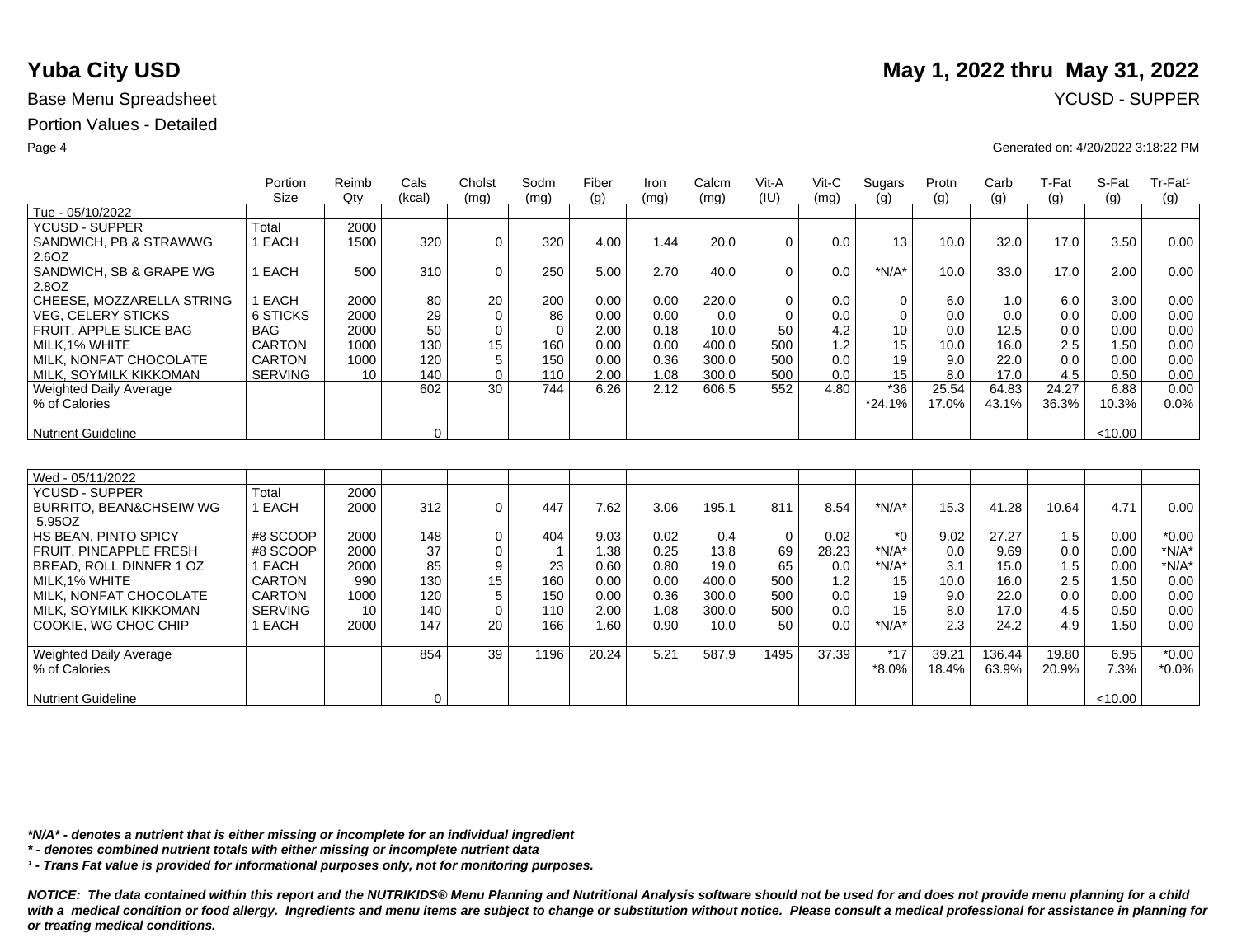## Portion Values - Detailed

|                               | Portion        | Reimb | Cals           | Cholst      | Sodm | Fiber | Iron | Calcm | Vit-A       | $V$ it-C | Sugars                | Protn | Carb  | T-Fat | S-Fat   | Tr-Fat <sup>1</sup> |
|-------------------------------|----------------|-------|----------------|-------------|------|-------|------|-------|-------------|----------|-----------------------|-------|-------|-------|---------|---------------------|
|                               | Size           | Qty   | (kcal)         | (mq)        | (mq) | (q)   | (mq) | (mq)  | (IU)        | (mq)     | (q)                   | (a)   | (q)   | (g)   | (q)     | (g)                 |
| Thu - 05/12/2022              |                |       |                |             |      |       |      |       |             |          |                       |       |       |       |         |                     |
| <b>YCUSD - SUPPER</b>         | Total          | 2000  |                |             |      |       |      |       |             |          |                       |       |       |       |         |                     |
| CHICKEN, NUGGETS 5EA RC       | <b>SERVING</b> | 2000  | 180            | 20          | 420  | 3.00  | 1.80 | 40.0  | $\Omega$    | 0.0      | $\Omega$              | 12.0  | 12.0  | 9.0   | 2.00    | 0.00                |
|                               | 5 EACH         |       |                |             |      |       |      |       |             |          |                       |       |       |       |         |                     |
| POTATO. TATER TOTS            | #8 SCOOP       | 2000  | 136            | 0           | 288  | 0.80  | 0.29 | 0.0   | $\mathbf 0$ | 2.88     | $\mathbf 0$           | 1.6   | 15.2  | 7.2   | 1.20    | 0.00                |
| FRUIT, STRAWBERRIES FRESH     | #8 SCOOP       | 2000  | 23             | $\mathbf 0$ | -1   | 1.44  | 0.30 | 11.5  | 9           | 42.34    | $\overline{4}$        | 0.48  | 5.53  | 0.22  | 0.01    | 0.00                |
| MILK, 1% WHITE                | CARTON         | 990   | 130            | 15          | 160  | 0.00  | 0.00 | 400.0 | 500         | 1.2      | 15                    | 10.0  | 16.0  | 2.5   | 1.50    | 0.00                |
| MILK, NONFAT CHOCOLATE        | CARTON         | 1000  | 120            | 5           | 150  | 0.00  | 0.36 | 300.0 | 500         | 0.0      | 19                    | 9.0   | 22.0  | 0.0   | 0.00    | 0.00                |
| MILK, SOYMILK KIKKOMAN        | <b>SERVING</b> | 10    | 140            | $\mathbf 0$ | 110  | 2.00  | 1.08 | 300.0 | 500         | 0.0      | 15                    | 8.0   | 17.0  | 4.5   | 0.50    | 0.00                |
| <b>Weighted Daily Average</b> |                |       | 464            | 30          | 863  | 5.25  | 2.57 | 401.0 | 509         | 45.81    | 21                    | 23.57 | 51.73 | 17.68 | 3.96    | 0.00                |
| % of Calories                 |                |       |                |             |      |       |      |       |             |          | 17.7%                 | 20.3% | 44.6% | 34.3% | 7.7%    | 0.0%                |
|                               |                |       |                |             |      |       |      |       |             |          |                       |       |       |       |         |                     |
| <b>Nutrient Guideline</b>     |                |       | $\mathbf 0$    |             |      |       |      |       |             |          |                       |       |       |       | < 10.00 |                     |
|                               |                |       |                |             |      |       |      |       |             |          |                       |       |       |       |         |                     |
|                               |                |       |                |             |      |       |      |       |             |          |                       |       |       |       |         |                     |
| Fri - 05/13/2022              |                |       |                |             |      |       |      |       |             |          |                       |       |       |       |         |                     |
| YCUSD - SUPPER                | Total          | 2000  |                |             |      |       |      |       |             |          |                       |       |       |       |         |                     |
| BURGER, CHEESE                | 1 EACH         | 2000  | 349            | 47          | 489  | 4.00  | 2.44 | 165.0 | 0           | 0.0      | $\boldsymbol{\Delta}$ | 22.0  | 32.0  | 15.0  | 6.50    | 0.00                |
| <b>VEG. PICKLES DILL</b>      | <b>SLICES</b>  | 2000  |                | $\mathbf 0$ | 90   | 0.07  | 0.04 | 0.7   | 14          | 0.13     | $*N/A*$               | 0.07  | 0.28  | 0.0   | 0.00    | $*N/A*$             |
| FRUIT, MELON CHUNKS           | #8 SCOOP       | 2000  | 27             | $\mathbf 0$ | 10   | 0.57  | 0.17 | 5.7   | 1038        | 16.74    | *2                    | 0.55  | 6.45  | 0.05  | 0.01    | $*0.00$             |
| MILK.1% WHITE                 | <b>CARTON</b>  | 1000  | 130            | 15          | 160  | 0.00  | 0.00 | 400.0 | 500         | 1.2      | 15                    | 10.0  | 16.0  | 2.5   | 1.50    | 0.00                |
| MILK, NONFAT CHOCOLATE        | <b>CARTON</b>  | 1000  | 120            | 5           | 150  | 0.00  | 0.36 | 300.0 | 500         | 0.0      | 19                    | 9.0   | 22.0  | 0.0   | 0.00    | 0.00                |
| MILK, SOYMILK KIKKOMAN        | <b>SERVING</b> | 10    | 140            | $\Omega$    | 110  | 2.00  | 1.08 | 300.0 | 500         | 0.0      | 15                    | 8.0   | 17.0  | 4.5   | 0.50    | 0.00                |
| <b>KETCHUP, PACKET</b>        | <b>PACKET</b>  | 2000  | 9              | $\Omega$    | 82   | 0.03  | 0.03 | 1.4   | 47          | 0.37     | $\mathcal{P}$         | 0.09  | 2.47  | 0.01  | 0.00    | 0.00                |
| <b>MUSTARD, PACKET</b>        | Pkt            | 2000  | $\overline{4}$ | $\mathbf 0$ | 62   | 0.18  | 0.10 | 4.4   | 8           | 0.16     | $*N/A*$               | 0.22  | 0.43  | 0.17  | 0.01    | 0.00                |
| POTATO, CHIP .5 OZ LAYS       | <b>BAG</b>     | 2000  | 75             | $\Omega$    | 75   | 0.44  | 0.18 | 3.0   | $\Omega$    | 3.06     | $\Omega$              | 0.91  | 7.63  | 4.82  | 0.48    | 0.01                |
| <b>Weighted Daily Average</b> |                |       | 591            | 57          | 962  | 5.29  | 3.15 | 531.6 | 1609        | 21.06    | $*25$                 | 33.38 | 68.34 | 21.32 | 7.76    | $*0.01$             |
| % of Calories                 |                |       |                |             |      |       |      |       |             |          | *17.0%                | 22.6% | 46.3% | 32.5% | 11.8%   | $*0.0\%$            |
|                               |                |       |                |             |      |       |      |       |             |          |                       |       |       |       |         |                     |
| <b>Nutrient Guideline</b>     |                |       | $\mathbf 0$    |             |      |       |      |       |             |          |                       |       |       |       | < 10.00 |                     |

*\*N/A\* - denotes a nutrient that is either missing or incomplete for an individual ingredient*

*\* - denotes combined nutrient totals with either missing or incomplete nutrient data*

*¹ - Trans Fat value is provided for informational purposes only, not for monitoring purposes.*

*NOTICE: The data contained within this report and the NUTRIKIDS® Menu Planning and Nutritional Analysis software should not be used for and does not provide menu planning for a child*  with a medical condition or food allergy. Ingredients and menu items are subject to change or substitution without notice. Please consult a medical professional for assistance in planning for *or treating medical conditions.*

# **Yuba City USD** May 1, 2022 thru May 31, 2022

### Page 5 Generated on: 4/20/2022 3:18:22 PM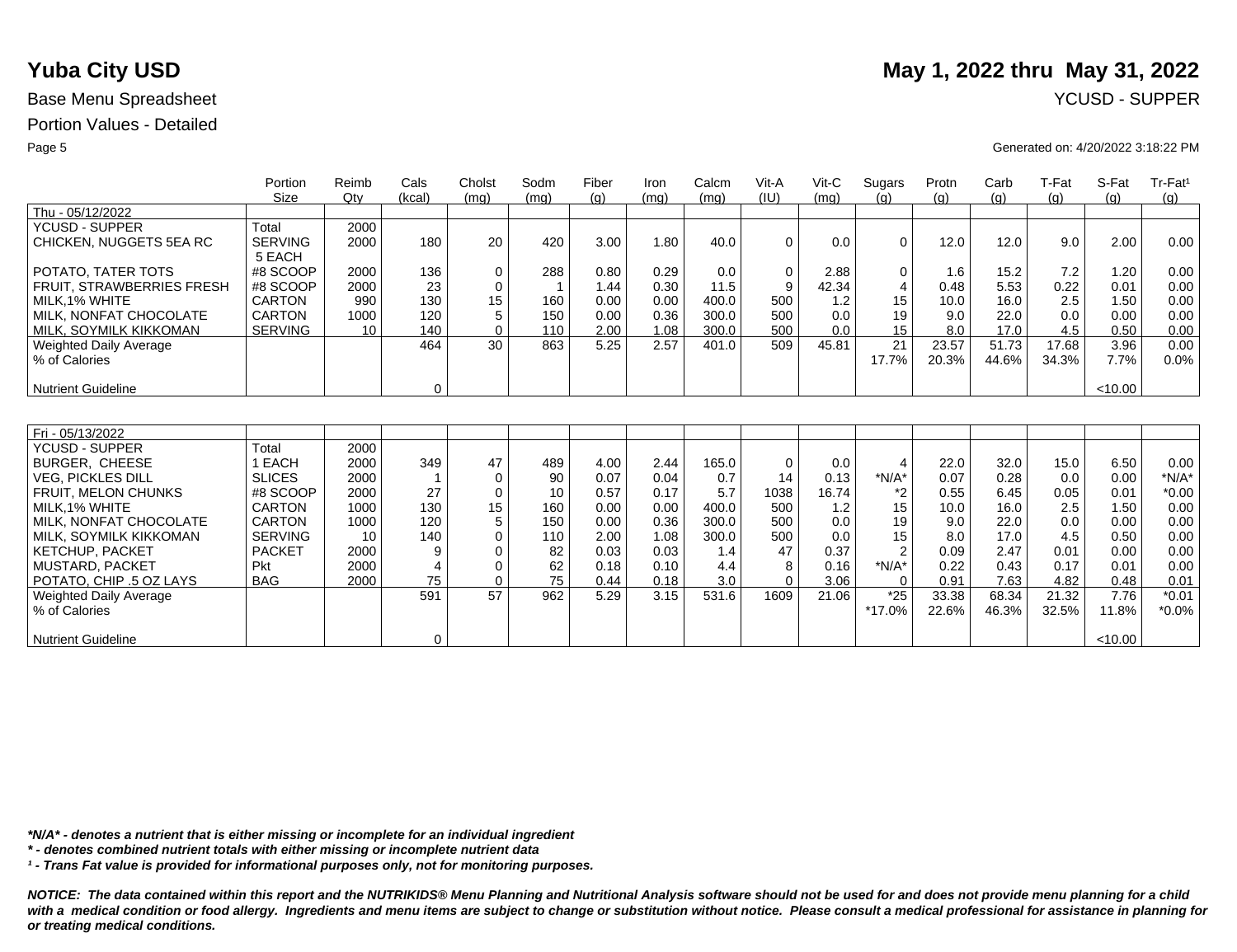## Portion Values - Detailed

|                                  | Portion        | Reimb  | Cals        | Cholst      | Sodm        | Fiber | Iron | Calcm | Vit-A    | $V$ it-C | Sugars  | Protn | Carb  | T-Fat | S-Fat   | Tr-Fat <sup>1</sup> |
|----------------------------------|----------------|--------|-------------|-------------|-------------|-------|------|-------|----------|----------|---------|-------|-------|-------|---------|---------------------|
|                                  | <b>Size</b>    | $Q$ ty | (kcal)      | (mq)        | (mq)        | (a)   | (mq) | (mq)  | (IU)     | (mq)     | (q)     | (a)   | (g)   | (q)   | (q)     | (q)                 |
| Mon - 05/16/2022                 |                |        |             |             |             |       |      |       |          |          |         |       |       |       |         |                     |
| <b>YCUSD - SUPPER</b>            | Total          | 2000   |             |             |             |       |      |       |          |          |         |       |       |       |         |                     |
| CHICKEN SALAD CUP W/ CRA         | $1/2$ CUP      | 2000   | 398         | 72          | 501         | 0.94  | 2.45 | 19.8  | 50       | 0.14     | $*_{0}$ | 27.18 | 23.79 | 21.41 | 3.99    | $*0.05$             |
| <b>CKERS</b>                     |                |        |             |             |             |       |      |       |          |          |         |       |       |       |         |                     |
| <b>VEG. CARROTS BABY - SNACK</b> | <b>PACK</b>    | 2000   | 20          | 0           | 44          | 1.13  | 0.51 | 17.0  | 7824     | 4.76     | $*N/A*$ | 0.57  | 4.54  | 0.0   | 0.00    | $*N/A*$             |
| FRUIT. APPLE FRESH WHOLE         | 1 EACH         | 500    | 100         | 0           | $\mathbf 0$ | 4.00  | 0.36 | 20.0  | 100      | 8.4      | 19      | 0.0   | 25.0  | 0.0   | 0.00    | 0.00                |
| <b>FRUIT, BANANAS FRESH</b>      | 1 EACH         | 1000   | 105         | $\mathbf 0$ |             | 3.07  | 0.31 | 5.9   | 76       | 10.27    | 14      | 1.29  | 26.95 | 0.39  | 0.13    | 0.00                |
| FRUIT, ORANGES FRESH             | <b>EACH</b>    | 500    | 69          | $\mathbf 0$ | 2           | 3.39  | 0.15 | 59.4  | 339      | 82.98    | $*N/A*$ | 1.7   | 17.82 | 0.0   | 0.00    | 0.00                |
| MILK, 1% WHITE                   | <b>CARTON</b>  | 1000   | 130         | 15          | 160         | 0.00  | 0.00 | 400.0 | 500      | 1.2      | 15      | 10.0  | 16.0  | 2.5   | 1.50    | 0.00                |
| MILK. NONFAT CHOCOLATE           | <b>CARTON</b>  | 1000   | 120         | 5           | 150         | 0.00  | 0.36 | 300.0 | 500      | 0.0      | 19      | 9.0   | 22.0  | 0.0   | 0.00    | 0.00                |
| MILK, SOYMILK KIKKOMAN           | <b>SERVING</b> | 10     | 140         | $\Omega$    | 110         | 2.00  | 1.08 | 300.0 | 500      | 0.0      | 15      | 8.0   | 17.0  | 4.5   | 0.50    | 0.00                |
| Weighted Daily Average           |                |        | 638         | 82          | 702         | 5.47  | 3.43 | 411.1 | 8524     | 33.48    | $*29$   | 38.35 | 71.59 | 22.88 | 4.80    | $*0.05$             |
| % of Calories                    |                |        |             |             |             |       |      |       |          |          | *18.5%  | 24.0% | 44.9% | 32.3% | 6.8%    | $*0.1%$             |
|                                  |                |        |             |             |             |       |      |       |          |          |         |       |       |       |         |                     |
| <b>Nutrient Guideline</b>        |                |        | $\mathbf 0$ |             |             |       |      |       |          |          |         |       |       |       | < 10.00 |                     |
|                                  |                |        |             |             |             |       |      |       |          |          |         |       |       |       |         |                     |
|                                  |                |        |             |             |             |       |      |       |          |          |         |       |       |       |         |                     |
| Tue - 05/17/2022                 |                |        |             |             |             |       |      |       |          |          |         |       |       |       |         |                     |
| YCUSD - SUPPER                   | Total          | 2000   |             |             |             |       |      |       |          |          |         |       |       |       |         |                     |
| BREAD, STICK MOZZ W/SAUCE        | 1 EACH         | 2000   | 428         | 30          | 876         | 5.10  | 2.92 | 200.8 | 31       | 0.14     | $*11$   | 15.14 | 47.8  | 20.09 | 7.02    | $*0.00$             |
| <b>FRUIT. APPLE SLICE BAG</b>    | <b>BAG</b>     | 1000   | 50          | $\mathbf 0$ | $\Omega$    | 2.00  | 0.18 | 10.0  | 50       | 4.2      | 10      | 0.0   | 12.5  | 0.0   | 0.00    | 0.00                |
| MILK, 1% WHITE                   | <b>CARTON</b>  | 1000   | 130         | 15          | 160         | 0.00  | 0.00 | 400.0 | 500      | 1.2      | 15      | 10.0  | 16.0  | 2.5   | 1.50    | 0.00                |
| MILK. NONFAT CHOCOLATE           | <b>CARTON</b>  | 1000   | 120         | 5           | 150         | 0.00  | 0.36 | 300.0 | 500      | 0.0      | 19      | 9.0   | 22.0  | 0.0   | 0.00    | 0.00                |
| MILK, SOYMILK KIKKOMAN           | <b>SERVING</b> | 10     | 140         | $\mathbf 0$ | 110         | 2.00  | 1.08 | 300.0 | 500      | 0.0      | 15      | 8.0   | 17.0  | 4.5   | 0.50    | 0.00                |
| COOKIE DOUBLE CHOC I/W F         | 1 EA           | 2000   | 139         | 13          | 99          | 1.80  | 0.90 | 30.0  | $\Omega$ | 0.0      | 12      | 2.0   | 24.4  | 4.3   | 1.50    | 0.00                |
| AT CAT                           |                |        |             |             |             |       |      |       |          |          |         |       |       |       |         |                     |
| Weighted Daily Average           |                |        | 718         | 53          | 1131        | 7.91  | 4.09 | 587.3 | 558      | 2.84     | $*45$   | 26.68 | 97.54 | 25.66 | 9.27    | $*0.00$             |
| % of Calories                    |                |        |             |             |             |       |      |       |          |          | *25.0%  | 14.9% | 54.3% | 32.2% | 11.6%   | $*0.0\%$            |
|                                  |                |        |             |             |             |       |      |       |          |          |         |       |       |       |         |                     |
| <b>Nutrient Guideline</b>        |                |        | 0           |             |             |       |      |       |          |          |         |       |       |       | < 10.00 |                     |

*\*N/A\* - denotes a nutrient that is either missing or incomplete for an individual ingredient*

*\* - denotes combined nutrient totals with either missing or incomplete nutrient data*

*¹ - Trans Fat value is provided for informational purposes only, not for monitoring purposes.*

*NOTICE: The data contained within this report and the NUTRIKIDS® Menu Planning and Nutritional Analysis software should not be used for and does not provide menu planning for a child*  with a medical condition or food allergy. Ingredients and menu items are subject to change or substitution without notice. Please consult a medical professional for assistance in planning for *or treating medical conditions.*

# **Yuba City USD** May 1, 2022 thru May 31, 2022

### Page 6 Generated on: 4/20/2022 3:18:22 PM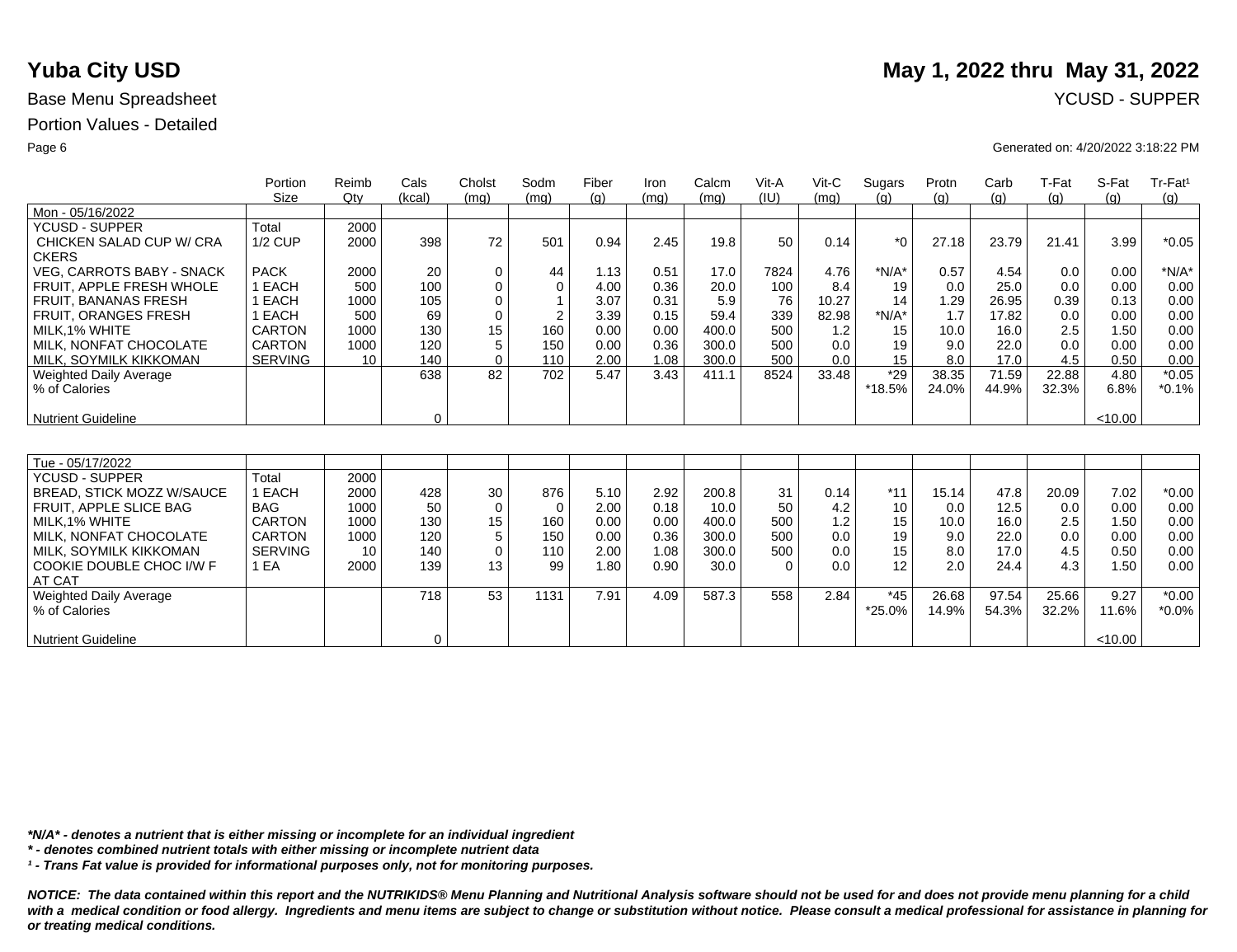## Portion Values - Detailed

|                               | Portion<br>Size | Reimb<br>Qty | Cals<br>(kcal) | Cholst<br>(mq) | Sodm<br>(mq) | Fiber<br>(q) | Iron<br>(mq) | Calcm<br>(mg) | Vit-A<br>(IU) | $V$ it-C<br>(mq) | Sugars<br>(q)    | Protn<br>(g) | Carb<br>(g) | T-Fat<br>(g) | S-Fat<br>(q) | Tr-Fat <sup>1</sup><br>(g) |
|-------------------------------|-----------------|--------------|----------------|----------------|--------------|--------------|--------------|---------------|---------------|------------------|------------------|--------------|-------------|--------------|--------------|----------------------------|
| Wed - 05/18/2022              |                 |              |                |                |              |              |              |               |               |                  |                  |              |             |              |              |                            |
| <b>YCUSD - SUPPER</b>         | Total           | 2000         |                |                |              |              |              |               |               |                  |                  |              |             |              |              |                            |
| POCKET. TACO 4.5 OZ           | <b>POCKET</b>   | 2000         | 260            | 35             | 390          | 4.00         | 2.70         | 80.0          | 200           | 1.2              | $\overline{1}$   | 17.0         | 31.0        | 8.0          | 2.50         | 0.00                       |
| SALAD, SPINACH & ROMAINE      | 1EA #8 S        | 2000         | 40             | 2              | 48           | 0.38         | 0.31         | 13.5          | 1730          | 4.94             | $*$ <sup>0</sup> | 0.4          | 1.15        | 4.0          | 0.61         | $*0.00$                    |
|                               | COOP            |              |                |                |              |              |              |               |               |                  |                  |              |             |              |              |                            |
| <b>FRUIT. PINEAPPLE FRESH</b> | #8 SCOOP        | 2000         | 37             | 0              |              | 1.38         | 0.25         | 13.8          | 69            | 28.23            | $*N/A*$          | 0.0          | 9.69        | 0.0          | 0.00         | $*N/A*$                    |
| BREAD, ROLL DINNER 1 OZ       | 1 EACH          | 2000         | 85             | 9              | 23           | 0.60         | 0.80         | 19.0          | 65            | 0.0              | $*N/A*$          | 3.1          | 15.0        | 1.5          | 0.00         | $*N/A*$                    |
| MILK.1% WHITE                 | <b>CARTON</b>   | 990          | 130            | 15             | 160          | 0.00         | 0.00         | 400.0         | 500           | 1.2              | 15               | 10.0         | 16.0        | 2.5          | 1.50         | 0.00                       |
| MILK, NONFAT CHOCOLATE        | <b>CARTON</b>   | 1000         | 120            | 5              | 150          | 0.00         | 0.36         | 300.0         | 500           | 0.0              | 19               | 9.0          | 22.0        | 0.0          | 0.00         | 0.00                       |
| MILK, SOYMILK KIKKOMAN        | <b>SERVING</b>  | 10           | 140            | $\Omega$       | 110          | 2.00         | 1.08         | 300.0         | 500           | 0.0              | 15               | 8.0          | 17.0        | 4.5          | 0.50         | 0.00                       |
| Weighted Daily Average        |                 |              | 547            | 56             | 617          | 6.38         | 4.24         | 475.8         | 2564          | 34.97            | $*18$            | 29.99        | 75.84       | 14.76        | 3.85         | $*0.00$                    |
| % of Calories                 |                 |              |                |                |              |              |              |               |               |                  | *13.2%           | 21.9%        | 55.4%       | 24.3%        | 6.3%         | $*0.0\%$                   |
|                               |                 |              |                |                |              |              |              |               |               |                  |                  |              |             |              |              |                            |
| Nutrient Guideline            |                 |              | $\mathbf 0$    |                |              |              |              |               |               |                  |                  |              |             |              | < 10.00      |                            |
|                               |                 |              |                |                |              |              |              |               |               |                  |                  |              |             |              |              |                            |
|                               |                 |              |                |                |              |              |              |               |               |                  |                  |              |             |              |              |                            |
| Thu - 05/19/2022              |                 |              |                |                |              |              |              |               |               |                  |                  |              |             |              |              |                            |
| <b>YCUSD - SUPPER</b>         | Total           | 2000         |                |                |              |              |              |               |               |                  |                  |              |             |              |              |                            |
| TURKEY, HOT DOG ON A BUN      | 1 EACH          | 2000         | 300            | 50             | 680          | 3.00         | 2.16         | 230.0         | $\mathbf 0$   | 0.0              | 4                | 14.0         | 31.0        | 14.0         | 4.00         | 0.00                       |
| POTATO, TATER TOTS            | #8 SCOOP        | 2000         | 136            | $\Omega$       | 288          | 0.80         | 0.29         | 0.0           | $\Omega$      | 2.88             | $\mathbf 0$      | 1.6          | 15.2        | 7.2          | 1.20         | 0.00                       |
| FRUIT, STRAWBERRIES FRESH     | #8 SCOOP        | 2000         | 23             | $\mathbf 0$    |              | 1.44         | 0.30         | 11.5          | 9             | 42.34            | $\overline{4}$   | 0.48         | 5.53        | 0.22         | 0.01         | 0.00                       |
| MILK.1% WHITE                 | CARTON          | 990          | 130            | 15             | 160          | 0.00         | 0.00         | 400.0         | 500           | 1.2              | 15               | 10.0         | 16.0        | 2.5          | 1.50         | 0.00                       |
| MILK, NONFAT CHOCOLATE        | CARTON          | 1000         | 120            | 5              | 150          | 0.00         | 0.36         | 300.0         | 500           | 0.0              | 19               | 9.0          | 22.0        | 0.0          | 0.00         | 0.00                       |
| MILK. SOYMILK KIKKOMAN        | <b>SERVING</b>  | 10           | 140            | $\mathbf 0$    | 110          | 2.00         | 1.08         | 300.0         | 500           | 0.0              | 15               | 8.0          | 17.0        | 4.5          | 0.50         | 0.00                       |
| POTATO, CHIP .5 OZ LAYS       | <b>BAG</b>      | 2000         | 75             | $\Omega$       | 75           | 0.44         | 0.18         | 3.0           | $\Omega$      | 3.06             | $\mathbf 0$      | 0.91         | 7.63        | 4.82         | 0.48         | 0.01                       |
| Weighted Daily Average        |                 |              | 659            | 60             | 1198         | 5.69         | 3.11         | 594.0         | 509           | 48.87            | 25               | 26.48        | 78.36       | 27.49        | 6.44         | 0.01                       |
| % of Calories                 |                 |              |                |                |              |              |              |               |               |                  | 14.9%            | 16.1%        | 47.5%       | 37.5%        | 8.8%         | 0.0%                       |
|                               |                 |              |                |                |              |              |              |               |               |                  |                  |              |             |              |              |                            |
| Nutrient Guideline            |                 |              | 0              |                |              |              |              |               |               |                  |                  |              |             |              | < 10.00      |                            |

*\*N/A\* - denotes a nutrient that is either missing or incomplete for an individual ingredient*

*\* - denotes combined nutrient totals with either missing or incomplete nutrient data*

*¹ - Trans Fat value is provided for informational purposes only, not for monitoring purposes.*

*NOTICE: The data contained within this report and the NUTRIKIDS® Menu Planning and Nutritional Analysis software should not be used for and does not provide menu planning for a child*  with a medical condition or food allergy. Ingredients and menu items are subject to change or substitution without notice. Please consult a medical professional for assistance in planning for *or treating medical conditions.*

# **Yuba City USD** May 1, 2022 thru May 31, 2022

### Page 7 Generated on: 4/20/2022 3:18:22 PM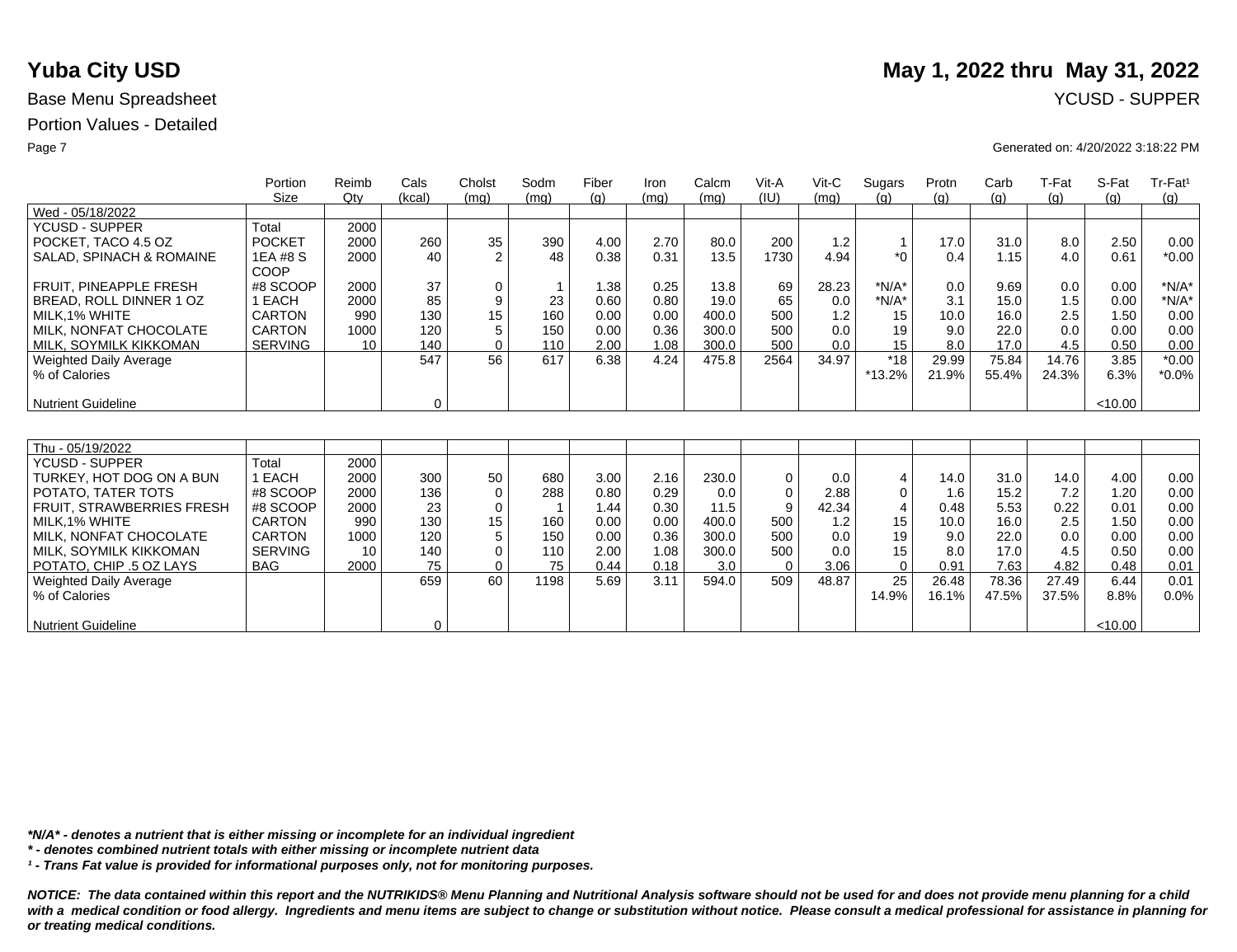## Portion Values - Detailed

|                                  | Portion        | Reimb  | Cals        | Cholst      | Sodm           | Fiber | Iron | Calcm | Vit-A       | Vit-C | Sugars      | Protn | Carb  | T-Fat | S-Fat   | Tr-Fat <sup>1</sup> |
|----------------------------------|----------------|--------|-------------|-------------|----------------|-------|------|-------|-------------|-------|-------------|-------|-------|-------|---------|---------------------|
|                                  | Size           | $Q$ ty | (kcal)      | (mq)        | (mq)           | (a)   | (mq) | (mq)  | (IU)        | (mq)  | (q)         | (q)   | (q)   | (g)   | (q)     | (g)                 |
| Fri - 05/20/2022                 |                |        |             |             |                |       |      |       |             |       |             |       |       |       |         |                     |
| <b>YCUSD - SUPPER</b>            | Total          | 2000   |             |             |                |       |      |       |             |       |             |       |       |       |         |                     |
| CEREAL, CINNTOASTERS 2GB         | <b>BOWL</b>    | 2000   | 240         | 0           | 270            | 3.00  | 9.00 | 200.0 | 0           | 0.0   | 19          | 3.0   | 44.0  | 7.0   | 0.50    | 0.00                |
| YOGURT, DANIMALS CRUSH C         | EACH 4OZ       | 2000   | 80          | $\Omega$    | 65             | 0.00  | 0.00 | 150.0 | $\Omega$    | 0.0   | 13          | 4.0   | 16.0  | 0.0   | 0.00    | 0.00                |
| UP                               |                |        |             |             |                |       |      |       |             |       |             |       |       |       |         |                     |
| CHEESE, MOZZARELLA STRING        | 1 EACH         | 2000   | 80          | 20          | 200            | 0.00  | 0.00 | 220.0 | $\mathbf 0$ | 0.0   | $\mathbf 0$ | 6.0   | 1.0   | 6.0   | 3.00    | 0.00                |
| <b>VEG. CUCUMBER W/TAJIN</b>     | #8 SCOOP       | 2000   | 13          | $\mathbf 0$ | 78             | 0.00  | 0.26 | 14.5  | 72          | 4.74  | $*0$        | 0.0   | 2.89  | 0.0   | 0.00    | 0.00                |
| <b>FRUIT, MELON CHUNKS</b>       | #8 SCOOP       | 2000   | 27          | $\mathbf 0$ | 10             | 0.57  | 0.17 | 5.7   | 1038        | 16.74 | $*2$        | 0.55  | 6.45  | 0.05  | 0.01    | $*0.00$             |
| MILK.1% WHITE                    | <b>CARTON</b>  | 1000   | 130         | 15          | 160            | 0.00  | 0.00 | 400.0 | 500         | 1.2   | 15          | 10.0  | 16.0  | 2.5   | 1.50    | 0.00                |
| MILK, NONFAT CHOCOLATE           | <b>CARTON</b>  | 1000   | 120         | 5           | 150            | 0.00  | 0.36 | 300.0 | 500         | 0.0   | 19          | 9.0   | 22.0  | 0.0   | 0.00    | 0.00                |
| MILK, SOYMILK KIKKOMAN           | <b>SERVING</b> | 10     | 140         | $\Omega$    | 110            | 2.00  | 1.08 | 300.0 | 500         | 0.0   | 15          | 8.0   | 17.0  | 4.5   | 0.50    | 0.00                |
| <b>Weighted Daily Average</b>    |                |        | 565         | 30          | 778            | 3.58  | 9.62 | 941.6 | 1613        | 22.08 | $*51$       | 23.09 | 89.43 | 14.32 | 4.27    | $*0.00$             |
| % of Calories                    |                |        |             |             |                |       |      |       |             |       | *36.2%      | 16.3% | 63.3% | 22.8% | 6.8%    | $*0.0\%$            |
|                                  |                |        |             |             |                |       |      |       |             |       |             |       |       |       |         |                     |
| <b>Nutrient Guideline</b>        |                |        | $\mathbf 0$ |             |                |       |      |       |             |       |             |       |       |       | < 10.00 |                     |
|                                  |                |        |             |             |                |       |      |       |             |       |             |       |       |       |         |                     |
|                                  |                |        |             |             |                |       |      |       |             |       |             |       |       |       |         |                     |
| Mon - 05/23/2022                 |                |        |             |             |                |       |      |       |             |       |             |       |       |       |         |                     |
| <b>YCUSD - SUPPER</b>            | Total          | 2000   |             |             |                |       |      |       |             |       |             |       |       |       |         |                     |
| CHICKEN PATTY ON BUN             | 1 EACH         | 2000   | 350         | 35          | 630            | 3.00  | 2.16 | 150.0 | $\mathbf 0$ | 0.0   | $*_{4}$     | 20.0  | 41.0  | 12.0  | 2.00    | 0.00                |
| <b>VEG. CARROTS BABY - SNACK</b> | <b>PACK</b>    | 2000   | 20          | $\mathbf 0$ | 44             | 1.13  | 0.51 | 17.0  | 7824        | 4.76  | $*N/A*$     | 0.57  | 4.54  | 0.0   | 0.00    | $*N/A*$             |
| FRUIT, APPLE FRESH WHOLE         | 1 EACH         | 500    | 100         | $\mathbf 0$ | $\Omega$       | 4.00  | 0.36 | 20.0  | 100         | 8.4   | 19          | 0.0   | 25.0  | 0.0   | 0.00    | 0.00                |
| <b>FRUIT, BANANAS FRESH</b>      | 1 EACH         | 1000   | 105         | 0           |                | 3.07  | 0.31 | 5.9   | 76          | 10.27 | 14          | 1.29  | 26.95 | 0.39  | 0.13    | 0.00                |
| FRUIT, ORANGES FRESH             | EACH           | 500    | 69          | $\mathbf 0$ | $\overline{2}$ | 3.39  | 0.15 | 59.4  | 339         | 82.98 | $*N/A*$     | 1.7   | 17.82 | 0.0   | 0.00    | 0.00                |
| MILK.1% WHITE                    | <b>CARTON</b>  | 1000   | 130         | 15          | 160            | 0.00  | 0.00 | 400.0 | 500         | 1.2   | 15          | 10.0  | 16.0  | 2.5   | 1.50    | 0.00                |
| MILK, NONFAT CHOCOLATE           | CARTON         | 1000   | 120         | 5           | 150            | 0.00  | 0.36 | 300.0 | 500         | 0.0   | 19          | 9.0   | 22.0  | 0.0   | 0.00    | 0.00                |
| MILK, SOYMILK KIKKOMAN           | <b>SERVING</b> | 10     | 140         | $\Omega$    | 110            | 2.00  | 1.08 | 300.0 | 500         | 0.0   | 15          | 8.0   | 17.0  | 4.5   | 0.50    | 0.00                |
| <b>Weighted Daily Average</b>    |                |        | 590         | 45          | 831            | 7.53  | 3.14 | 541.3 | 8475        | 33.34 | $*33$       | 31.17 | 88.80 | 13.47 | 2.82    | $*0.00$             |
| % of Calories                    |                |        |             |             |                |       |      |       |             |       | $*22.4%$    | 21.1% | 60.2% | 20.5% | 4.3%    | $*0.0\%$            |
|                                  |                |        |             |             |                |       |      |       |             |       |             |       |       |       |         |                     |
| <b>Nutrient Guideline</b>        |                |        | 0           |             |                |       |      |       |             |       |             |       |       |       | <10.00  |                     |

*\*N/A\* - denotes a nutrient that is either missing or incomplete for an individual ingredient*

*\* - denotes combined nutrient totals with either missing or incomplete nutrient data*

*¹ - Trans Fat value is provided for informational purposes only, not for monitoring purposes.*

*NOTICE: The data contained within this report and the NUTRIKIDS® Menu Planning and Nutritional Analysis software should not be used for and does not provide menu planning for a child*  with a medical condition or food allergy. Ingredients and menu items are subject to change or substitution without notice. Please consult a medical professional for assistance in planning for *or treating medical conditions.*

# **Yuba City USD** May 1, 2022 thru May 31, 2022

### Page 8 Generated on: 4/20/2022 3:18:22 PM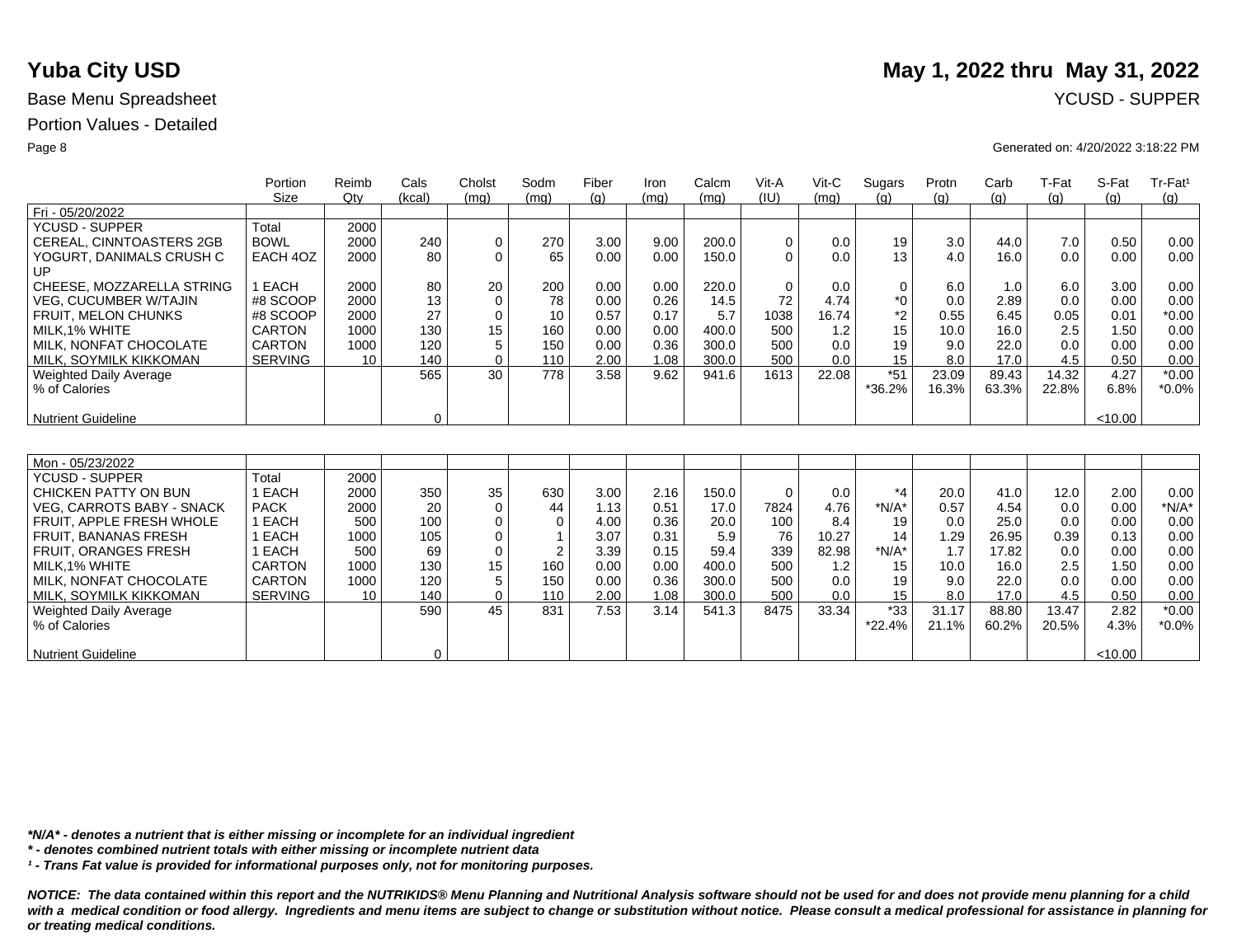## Portion Values - Detailed

|                                    | Portion        | Reimb  | Cals     | Cholst      | Sodm        | Fiber | Iron | Calcm | Vit-A       | Vit-C | Sugars      | Protn | Carb   | T-Fat | S-Fat   | Tr-Fat <sup>1</sup> |
|------------------------------------|----------------|--------|----------|-------------|-------------|-------|------|-------|-------------|-------|-------------|-------|--------|-------|---------|---------------------|
|                                    | <b>Size</b>    | $Q$ ty | (kcal)   | (mq)        | (mq)        | (g)   | (mq) | (mq)  | (IU)        | (mq)  | (g)         | (g)   | (g)    | (g)   | (g)     | (q)                 |
| Tue - 05/24/2022                   |                |        |          |             |             |       |      |       |             |       |             |       |        |       |         |                     |
| <b>YCUSD - SUPPER</b>              | Total          | 2000   |          |             |             |       |      |       |             |       |             |       |        |       |         |                     |
| SANDWICH, PB & STRAWWG             | 1 EACH         | 1500   | 320      | $\mathbf 0$ | 320         | 4.00  | 1.44 | 20.0  | $\Omega$    | 0.0   | 13          | 10.0  | 32.0   | 17.0  | 3.50    | 0.00                |
| 2.6OZ                              |                |        |          |             |             |       |      |       |             |       |             |       |        |       |         |                     |
| SANDWICH, SB & GRAPE WG            | 1 EACH         | 500    | 310      | 0           | 250         | 5.00  | 2.70 | 40.0  | $\Omega$    | 0.0   | $*N/A*$     | 10.0  | 33.0   | 17.0  | 2.00    | 0.00                |
| 2.8OZ                              |                |        |          |             |             |       |      |       |             |       |             |       |        |       |         |                     |
| CHEESE, MOZZARELLA STRING          | 1 EACH         | 2000   | 80       | 20          | 200         | 0.00  | 0.00 | 220.0 | $\mathbf 0$ | 0.0   | 0           | 6.0   | 1.0    | 6.0   | 3.00    | 0.00                |
| <b>VEG, CELERY STICKS</b>          | 6 STICKS       | 2000   | 29       | $\mathbf 0$ | 86          | 0.00  | 0.00 | 0.0   | $\Omega$    | 0.0   | $\mathbf 0$ | 0.0   | 0.0    | 0.0   | 0.00    | 0.00                |
| FRUIT, APPLE SLICE BAG             | <b>BAG</b>     | 2000   | 50       | $\mathbf 0$ | $\mathbf 0$ | 2.00  | 0.18 | 10.0  | 50          | 4.2   | 10          | 0.0   | 12.5   | 0.0   | 0.00    | 0.00                |
| MILK.1% WHITE                      | <b>CARTON</b>  | 1000   | 130      | 15          | 160         | 0.00  | 0.00 | 400.0 | 500         | 1.2   | 15          | 10.0  | 16.0   | 2.5   | 1.50    | 0.00                |
| MILK. NONFAT CHOCOLATE             | <b>CARTON</b>  | 1000   | 120      | 5           | 150         | 0.00  | 0.36 | 300.0 | 500         | 0.0   | 19          | 9.0   | 22.0   | 0.0   | 0.00    | 0.00                |
| MILK, SOYMILK KIKKOMAN             | <b>SERVING</b> | 10     | 140      | $\Omega$    | 110         | 2.00  | 1.08 | 300.0 | 500         | 0.0   | 15          | 8.0   | 17.0   | 4.5   | 0.50    | 0.00                |
| <b>Weighted Daily Average</b>      |                |        | 602      | 30          | 744         | 6.26  | 2.12 | 606.5 | 552         | 4.80  | $*36$       | 25.54 | 64.83  | 24.27 | 6.88    | 0.00                |
| % of Calories                      |                |        |          |             |             |       |      |       |             |       | *24.1%      | 17.0% | 43.1%  | 36.3% | 10.3%   | 0.0%                |
|                                    |                |        |          |             |             |       |      |       |             |       |             |       |        |       |         |                     |
| <b>Nutrient Guideline</b>          |                |        | $\Omega$ |             |             |       |      |       |             |       |             |       |        |       | < 10.00 |                     |
|                                    |                |        |          |             |             |       |      |       |             |       |             |       |        |       |         |                     |
|                                    |                |        |          |             |             |       |      |       |             |       |             |       |        |       |         |                     |
| Wed - 05/25/2022                   |                |        |          |             |             |       |      |       |             |       |             |       |        |       |         |                     |
| <b>YCUSD - SUPPER</b>              | Total          | 2000   |          |             |             |       |      |       |             |       |             |       |        |       |         |                     |
| <b>BURRITO, BEAN&amp;CHSEIW WG</b> | 1 EACH         | 2000   | 312      | $\mathbf 0$ | 447         | 7.62  | 3.06 | 195.1 | 811         | 8.54  | $*N/A*$     | 15.3  | 41.28  | 10.64 | 4.71    | 0.00                |
| 5.95OZ                             |                |        |          |             |             |       |      |       |             |       |             |       |        |       |         |                     |
| HS BEAN, PINTO SPICY               | #8 SCOOP       | 2000   | 148      | 0           | 404         | 9.03  | 0.02 | 0.4   | $\mathbf 0$ | 0.02  | $*_{0}$     | 9.02  | 27.27  | 1.5   | 0.00    | $*0.00$             |
| FRUIT, PINEAPPLE FRESH             | #8 SCOOP       | 2000   | 37       | $\mathbf 0$ |             | 1.38  | 0.25 | 13.8  | 69          | 28.23 | $*N/A*$     | 0.0   | 9.69   | 0.0   | 0.00    | $*N/A*$             |
| BREAD, ROLL DINNER 1 OZ            | 1 EACH         | 2000   | 85       | 9           | 23          | 0.60  | 0.80 | 19.0  | 65          | 0.0   | $*N/A*$     | 3.1   | 15.0   | 1.5   | 0.00    | $*N/A*$             |
| MILK.1% WHITE                      | <b>CARTON</b>  | 990    | 130      | 15          | 160         | 0.00  | 0.00 | 400.0 | 500         | 1.2   | 15          | 10.0  | 16.0   | 2.5   | 1.50    | 0.00                |
| MILK, NONFAT CHOCOLATE             | <b>CARTON</b>  | 1000   | 120      | 5           | 150         | 0.00  | 0.36 | 300.0 | 500         | 0.0   | 19          | 9.0   | 22.0   | 0.0   | 0.00    | 0.00                |
| MILK, SOYMILK KIKKOMAN             | <b>SERVING</b> | 10     | 140      | $\mathbf 0$ | 110         | 2.00  | 1.08 | 300.0 | 500         | 0.0   | 15          | 8.0   | 17.0   | 4.5   | 0.50    | 0.00                |
| COOKIE, WG CHOC CHIP               | 1 EACH         | 2000   | 147      | 20          | 166         | 1.60  | 0.90 | 10.0  | 50          | 0.0   | $*N/A*$     | 2.3   | 24.2   | 4.9   | 1.50    | 0.00                |
|                                    |                |        |          |             |             |       |      |       |             |       |             |       |        |       |         |                     |
| Weighted Daily Average             |                |        | 854      | 39          | 1196        | 20.24 | 5.21 | 587.9 | 1495        | 37.39 | $*17$       | 39.21 | 136.44 | 19.80 | 6.95    | $*0.00$             |
| % of Calories                      |                |        |          |             |             |       |      |       |             |       | $*8.0\%$    | 18.4% | 63.9%  | 20.9% | 7.3%    | $*0.0\%$            |
|                                    |                |        |          |             |             |       |      |       |             |       |             |       |        |       |         |                     |
| <b>Nutrient Guideline</b>          |                |        | 0        |             |             |       |      |       |             |       |             |       |        |       | < 10.00 |                     |

*\*N/A\* - denotes a nutrient that is either missing or incomplete for an individual ingredient*

*\* - denotes combined nutrient totals with either missing or incomplete nutrient data*

*¹ - Trans Fat value is provided for informational purposes only, not for monitoring purposes.*

*NOTICE: The data contained within this report and the NUTRIKIDS® Menu Planning and Nutritional Analysis software should not be used for and does not provide menu planning for a child*  with a medical condition or food allergy. Ingredients and menu items are subject to change or substitution without notice. Please consult a medical professional for assistance in planning for *or treating medical conditions.*

# **Yuba City USD** May 1, 2022 thru May 31, 2022

### Page 9 Generated on: 4/20/2022 3:18:22 PM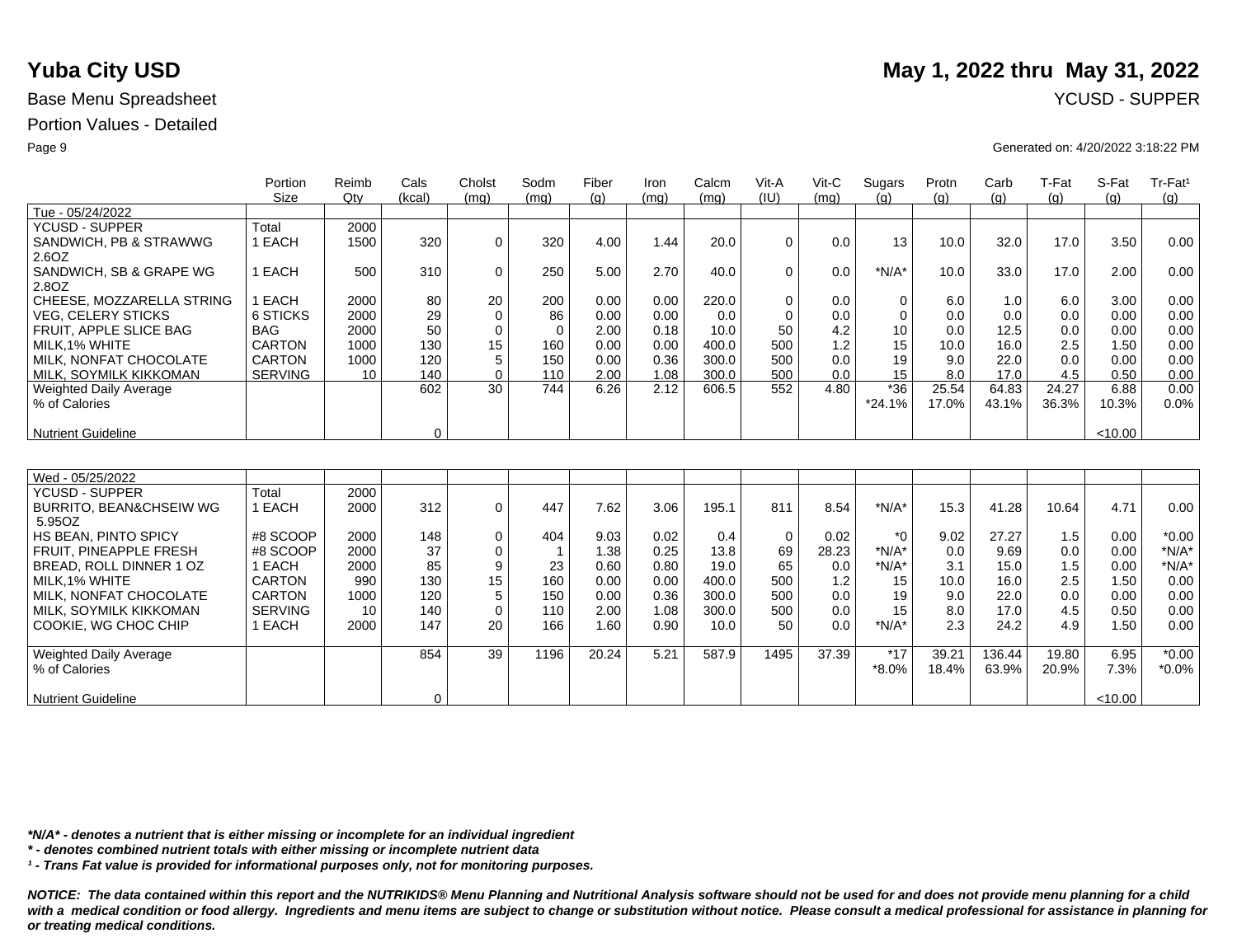## Portion Values - Detailed

| Size                                      | Qtv  |                |              |      |      |      |       |             |       | Sugars         |       |       |       |         | Tr-Fat <sup>1</sup> |
|-------------------------------------------|------|----------------|--------------|------|------|------|-------|-------------|-------|----------------|-------|-------|-------|---------|---------------------|
|                                           |      | (kcal)         | (mq)         | (ma) | (q)  | (mq) | (mq)  | (IU)        | (mq)  | (q)            | (q)   | (q)   | (q)   | (q)     | (q)                 |
| Thu - 05/26/2022                          |      |                |              |      |      |      |       |             |       |                |       |       |       |         |                     |
| <b>YCUSD - SUPPER</b><br>Total            | 2000 |                |              |      |      |      |       |             |       |                |       |       |       |         |                     |
| <b>SERVING</b><br>CHICKEN, NUGGETS 5EA RC | 2000 | 180            | 20           | 420  | 3.00 | 1.80 | 40.0  | $\Omega$    | 0.0   | 0              | 12.0  | 12.0  | 9.0   | 2.00    | 0.00                |
| 5 EACH                                    |      |                |              |      |      |      |       |             |       |                |       |       |       |         |                     |
| POTATO, TATER TOTS<br>#8 SCOOP            | 2000 | 136            | $\mathbf 0$  | 288  | 0.80 | 0.29 | 0.0   | $\mathbf 0$ | 2.88  | 0              | 1.6   | 15.2  | 7.2   | 1.20    | 0.00                |
| FRUIT, STRAWBERRIES FRESH<br>#8 SCOOP     | 2000 | 23             | 0            | -1   | 1.44 | 0.30 | 11.5  | 9           | 42.34 | $\overline{4}$ | 0.48  | 5.53  | 0.22  | 0.01    | 0.00                |
| <b>CARTON</b><br>MILK, 1% WHITE           | 990  | 130            | 15           | 160  | 0.00 | 0.00 | 400.0 | 500         | 1.2   | 15             | 10.0  | 16.0  | 2.5   | 1.50    | 0.00                |
| MILK, NONFAT CHOCOLATE<br>CARTON          | 1000 | 120            | 5            | 150  | 0.00 | 0.36 | 300.0 | 500         | 0.0   | 19             | 9.0   | 22.0  | 0.0   | 0.00    | 0.00                |
| <b>SERVING</b><br>MILK, SOYMILK KIKKOMAN  | 10   | 140            | $\mathbf 0$  | 110  | 2.00 | 1.08 | 300.0 | 500         | 0.0   | 15             | 8.0   | 17.0  | 4.5   | 0.50    | 0.00                |
| Weighted Daily Average                    |      | 464            | 30           | 863  | 5.25 | 2.57 | 401.0 | 509         | 45.81 | 21             | 23.57 | 51.73 | 17.68 | 3.96    | 0.00                |
| % of Calories                             |      |                |              |      |      |      |       |             |       | 17.7%          | 20.3% | 44.6% | 34.3% | 7.7%    | 0.0%                |
|                                           |      |                |              |      |      |      |       |             |       |                |       |       |       |         |                     |
| <b>Nutrient Guideline</b>                 |      | $\mathbf 0$    |              |      |      |      |       |             |       |                |       |       |       | < 10.00 |                     |
|                                           |      |                |              |      |      |      |       |             |       |                |       |       |       |         |                     |
|                                           |      |                |              |      |      |      |       |             |       |                |       |       |       |         |                     |
| Fri - 05/27/2022                          |      |                |              |      |      |      |       |             |       |                |       |       |       |         |                     |
| Total<br><b>YCUSD - SUPPER</b>            | 2000 |                |              |      |      |      |       |             |       |                |       |       |       |         |                     |
| 1 EACH<br><b>BURGER, CHEESE</b>           | 2000 | 349            | 47           | 489  | 4.00 | 2.44 | 165.0 | $\mathbf 0$ | 0.0   | $\overline{4}$ | 22.0  | 32.0  | 15.0  | 6.50    | 0.00                |
| <b>SLICES</b><br><b>VEG. PICKLES DILL</b> | 2000 |                | $\mathbf 0$  | 90   | 0.07 | 0.04 | 0.7   | 14          | 0.13  | $*N/A*$        | 0.07  | 0.28  | 0.0   | 0.00    | $*N/A*$             |
| #8 SCOOP<br>FRUIT, MELON CHUNKS           | 2000 | 27             | $\mathbf 0$  | 10   | 0.57 | 0.17 | 5.7   | 1038        | 16.74 | *2             | 0.55  | 6.45  | 0.05  | 0.01    | $*0.00$             |
| MILK.1% WHITE<br><b>CARTON</b>            | 1000 | 130            | 15           | 160  | 0.00 | 0.00 | 400.0 | 500         | 1.2   | 15             | 10.0  | 16.0  | 2.5   | 1.50    | 0.00                |
| MILK, NONFAT CHOCOLATE<br><b>CARTON</b>   | 1000 | 120            | 5            | 150  | 0.00 | 0.36 | 300.0 | 500         | 0.0   | 19             | 9.0   | 22.0  | 0.0   | 0.00    | 0.00                |
| <b>SERVING</b><br>MILK, SOYMILK KIKKOMAN  | 10   | 140            | $\mathbf{0}$ | 110  | 2.00 | 1.08 | 300.0 | 500         | 0.0   | 15             | 8.0   | 17.0  | 4.5   | 0.50    | 0.00                |
| <b>PACKET</b><br><b>KETCHUP, PACKET</b>   | 2000 | 9              | $\Omega$     | 82   | 0.03 | 0.03 | 1.4   | 47          | 0.37  | 2              | 0.09  | 2.47  | 0.01  | 0.00    | 0.00                |
| MUSTARD, PACKET<br><b>Pkt</b>             | 2000 | $\overline{4}$ | 0            | 62   | 0.18 | 0.10 | 4.4   | 8           | 0.16  | $*N/A*$        | 0.22  | 0.43  | 0.17  | 0.01    | 0.00                |
| POTATO, CHIP .5 OZ LAYS<br><b>BAG</b>     | 2000 | 75             | $\mathbf 0$  | 75   | 0.44 | 0.18 | 3.0   | $\Omega$    | 3.06  | $\Omega$       | 0.91  | 7.63  | 4.82  | 0.48    | 0.01                |
| Weighted Daily Average                    |      | 591            | 57           | 962  | 5.29 | 3.15 | 531.6 | 1609        | 21.06 | $*25$          | 33.38 | 68.34 | 21.32 | 7.76    | $*0.01$             |
| % of Calories                             |      |                |              |      |      |      |       |             |       | *17.0%         | 22.6% | 46.3% | 32.5% | 11.8%   | $*0.0\%$            |
|                                           |      |                |              |      |      |      |       |             |       |                |       |       |       |         |                     |
| <b>Nutrient Guideline</b>                 |      | $\Omega$       |              |      |      |      |       |             |       |                |       |       |       | < 10.00 |                     |
|                                           |      |                |              |      |      |      |       |             |       |                |       |       |       |         |                     |

| Tue - 05/31/2022          |                |      |     |    |     |      |      |       |     |                  |       |       |      |       |      |                   |
|---------------------------|----------------|------|-----|----|-----|------|------|-------|-----|------------------|-------|-------|------|-------|------|-------------------|
| <b>YCUSD - SUPPER</b>     | ⊺otal          | 2000 |     |    |     |      |      |       |     |                  |       |       |      |       |      |                   |
| BREAD, STICK MOZZ W/SAUCE | EACH           | 2000 | 428 | 30 | 876 | 5.10 | 2.92 | 200.8 | 31  | 0.14             | $*11$ | 15.14 | 47.8 | 20.09 | 7.02 | $*0.00$           |
| FRUIT, APPLE SLICE BAG    | <b>BAG</b>     | 1000 | 50  |    | 0   | 2.00 | 0.18 | 10.0  | 50  | 4.2              | 10    | 0.0   | 12.5 | 0.0   | 0.00 | 0.00              |
| MILK,1% WHITE             | <b>CARTON</b>  | 1000 | 130 | 15 | 160 | 0.00 | 0.00 | 400.0 | 500 | 1.2 <sub>1</sub> | 15    | 10.0  | 16.0 | 2.5   | 1.50 | 0.00 <sub>1</sub> |
| MILK, NONFAT CHOCOLATE    | <b>CARTON</b>  | 1000 | 120 |    | 150 | 0.00 | 0.36 | 300.0 | 500 | 0.0              | 19    | 9.0   | 22.0 | 0.0   | 0.00 | 0.00              |
| MILK, SOYMILK KIKKOMAN    | <b>SERVING</b> | 10   | 140 |    | 110 | 2.00 | 1.08 | 300.0 | 500 | 0.0              | 15    | 8.0   | 17.0 | 4.5   | 0.50 | 0.00 <sub>1</sub> |
| COOKIE DOUBLE CHOC I/W F  | EA             | 2000 | 139 | 13 | 99  | .80  | 0.90 | 30.0  |     | 0.0              | 12    | 2.0   | 24.4 | 4.3   | . 50 | 0.00              |
| AT CAT                    |                |      |     |    |     |      |      |       |     |                  |       |       |      |       |      |                   |

*\*N/A\* - denotes a nutrient that is either missing or incomplete for an individual ingredient*

*\* - denotes combined nutrient totals with either missing or incomplete nutrient data*

*¹ - Trans Fat value is provided for informational purposes only, not for monitoring purposes.*

*NOTICE: The data contained within this report and the NUTRIKIDS® Menu Planning and Nutritional Analysis software should not be used for and does not provide menu planning for a child*  with a medical condition or food allergy. Ingredients and menu items are subject to change or substitution without notice. Please consult a medical professional for assistance in planning for *or treating medical conditions.*

# **Yuba City USD** May 1, 2022 thru May 31, 2022

### Page 10 Generated on: 4/20/2022 3:18:22 PM